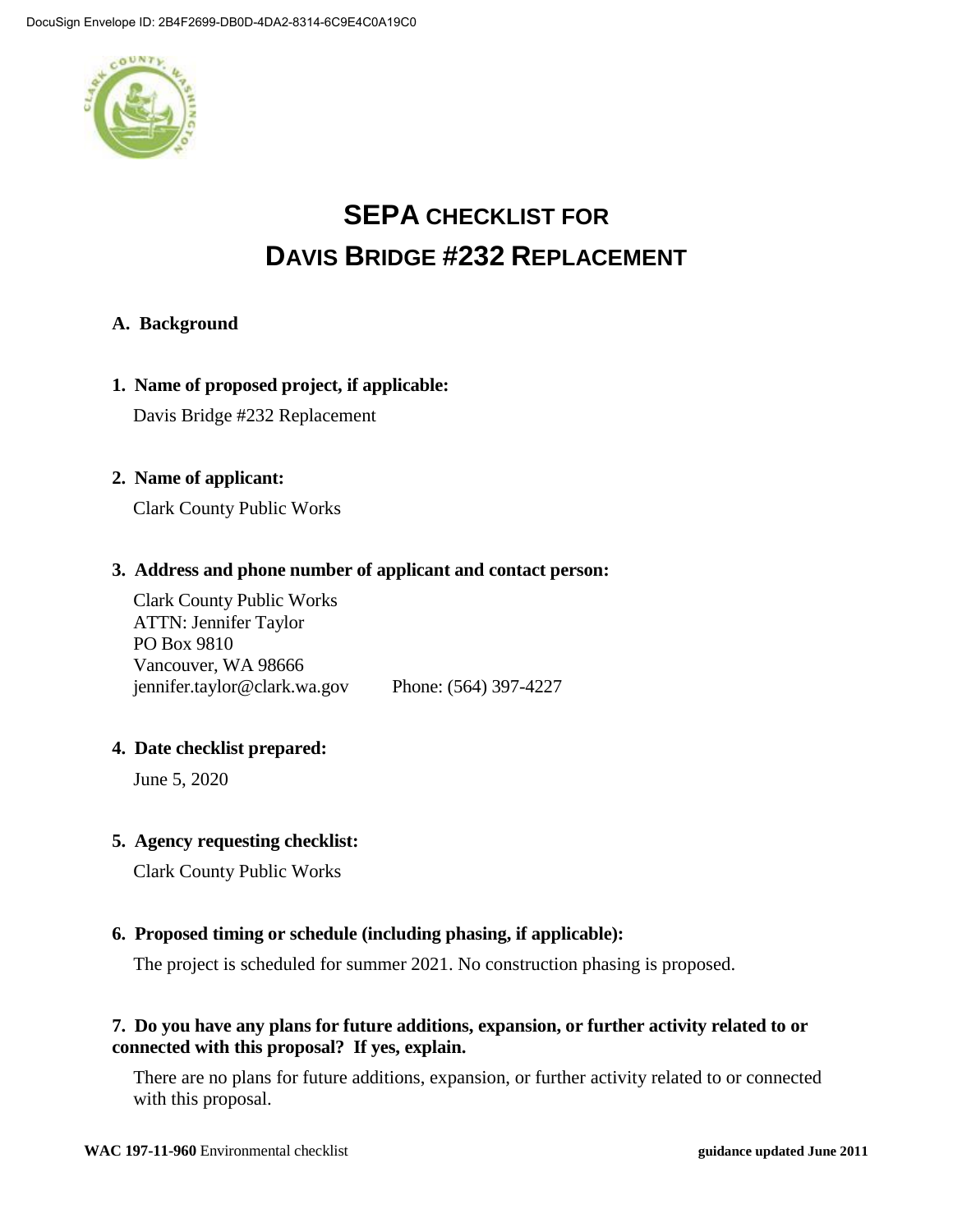### **8. List any environmental information you know about that has been prepared, or will be prepared, directly related to this proposal.**

- Habitat Evaluation Report (AECOM 2020a)
- Wetland Delineation Report (AECOM 2020b)
- No Effect Letter (AECOM 2020c)
- Geotechnical Investigation and Report (Clark County, in prep)
- Hydraulic and Geomorphic Basis of Design Memo (AECOM 2020d)
- Cultural Resources Assessment Report (AECOM 2020e)
- Bank Use Plan (AECOM 2020f)
- Joint Aquatic Resources Permit Application (AECOM 2020g)
- Hydraulic Project Approval Application (to be submitted via WDFW online service)

### **9. Do you know whether applications are pending for governmental approvals of other proposals directly affecting the property covered by your proposal? If yes, explain.**

There are no known pending approvals or other proposals that will directly affect this project.

### **10. List any government approvals or permits that will be needed for your proposal, if known.**

Federal

• Section 404 Nationwide Permit #14 (US Army Corps of Engineers)

State

- Section 401 Water Quality Certification (Washington State Department of Ecology [Ecology])
- National Pollutant Discharge Elimination System (NPDES) Construction Stormwater Permit (Ecology)
- Hydraulic Project Approval (Washington Department of Fish and Wildlife [WDFW])
- Section 106 Cultural and Historic Resources Documentation (Department of Archaeology and Historic Preservation [DAHP])

#### Clark County

- State Environmental Policy Act (SEPA) Checklist
- Floodplain Review
- County Habitat Conservation Area Ordinance
- County Wetland Protection Ordinance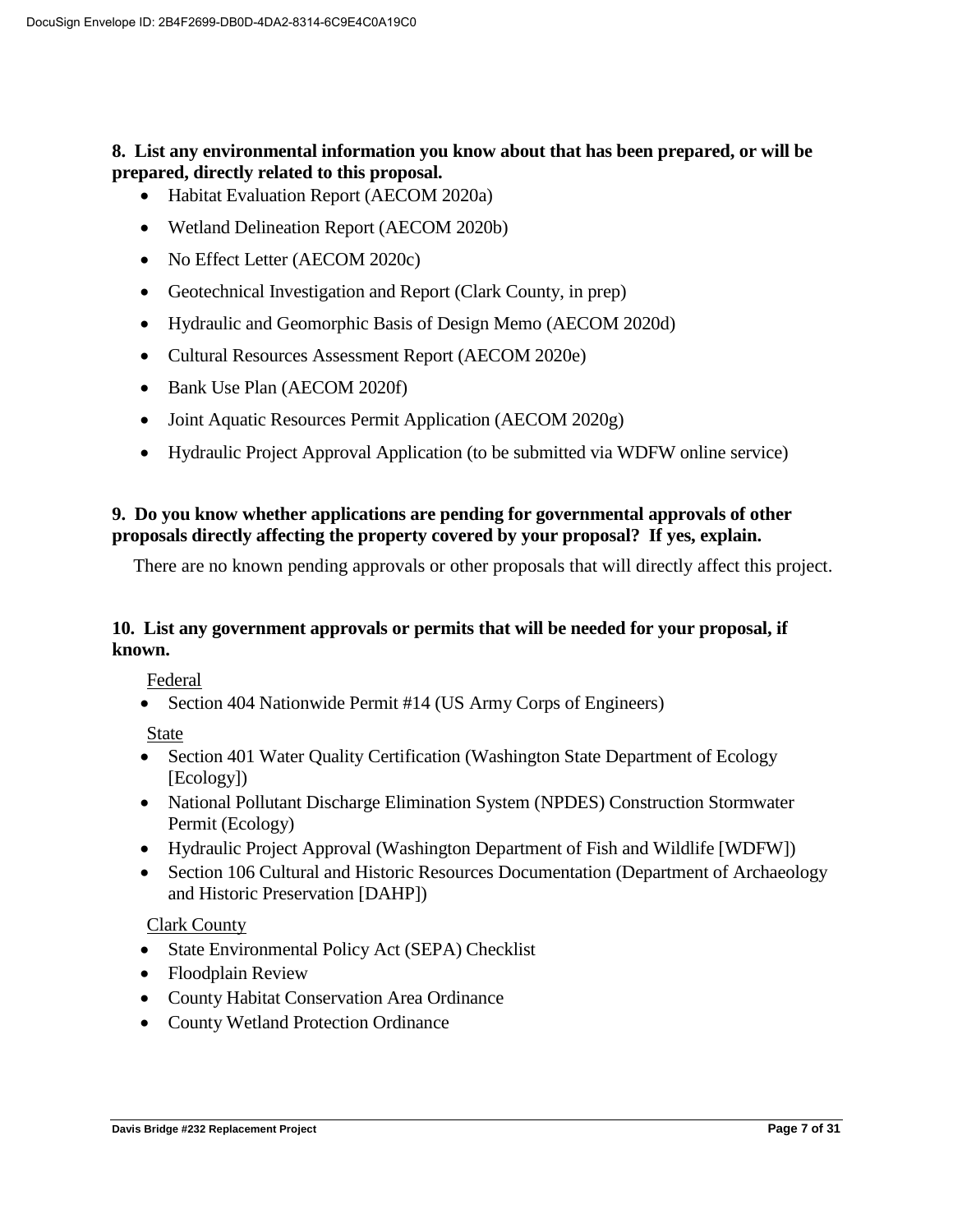**11. Give brief, complete description of your proposal, including the proposed uses and the size of the project and site. There are several questions later in this checklist that ask you to describe certain aspects of your proposal. You do not need to repeat those answers on this page. (Lead agencies may modify this form to include additional specific information on project description.)**

Clark County is proposing to replace Davis Bridge #232, which is located on Northeast Davis Road near Brush Prairie, Washington. The bridge spans Fifth Plain Creek, a tributary to Lacamas Creek, the Washougal River, and the Columbia River. The bridge is a single-span, concrete girder bridge that was originally built in 1935 and partially rebuilt in 1953. The bridge has been classified as "scour critical" for over 20 years, and a recent evaluation determined that bridge replacement would be the best option. The new bridge will be widened and raised from its original alignment to meet current roadway and hydraulic requirements. Due to the widening, the bridge approaches (roadway connections) will also be widened near the bridge and will taper back to the current road width within 150 feet of the bridge on both sides.

The flow path of Fifth Plain Creek is currently skewed relative to the bridge. This results in flows being directed toward the western bridge abutment. At this location, the bed of the creek is below the abutment footing, resulting in scour. Fifth Plain Creek appears to have incised up to 2 feet at this location; the abutment footings were likely originally below the historical creek channel elevation, but channel incision has exposed them.

The bridge currently has an 18-foot-wide span over Fifth Plain Creek. Under current conditions, the freeboard (height between water surface and the bottom of the bridge) during the 100-year flow event is approximately 0.4 foot. Current standards suggest a minimum 3 feet of freeboard to allow floating material, such as woody debris, to pass safely under the structure without getting snagged. To increase the freeboard and allow for reduced channel confinement, the bridge span opening will be expanded from 18 feet to 28 feet, which will lower the 100-year flood surface elevation relative to the proposed bridge deck.

While the bridge will be sized to span the creek and provide some setback from the ordinary high-water line (OHWL), the project will require a temporary stream diversion system to accommodate in-channel excavation and other bridge work. Contractors will be given the option of piping the creek through the work area (under the bridge) or trenching through the road 35 feet west of the bridge and diverting the creek around the work area in a buried pipe. The latter diversion option represents the maximum potential for impacts to aquatic resources associated with stream diversion and is, therefore, the basis for estimating resource impact dimensions related to the stream diversion. Similarly, temporary dam construction has been left unspecific so that the contractor has flexibility in design; however, a standard sandbag and plastic sheeting wrap dam was used for purposes of estimating the in-water work dimensions. Flows will be directed into the diversion pipe, which will be sized based on flow specified per Washington State Department of Transportation (WSDOT) diversion pipe sizing standards.

The project site is well upstream of a complete fish passage barrier for anadromous salmonids. The stream is known to support resident cutthroat trout (*Oncorhynchus clarkii*; federal species of concern). The project has been designed to reduce riparian and water quality impacts and to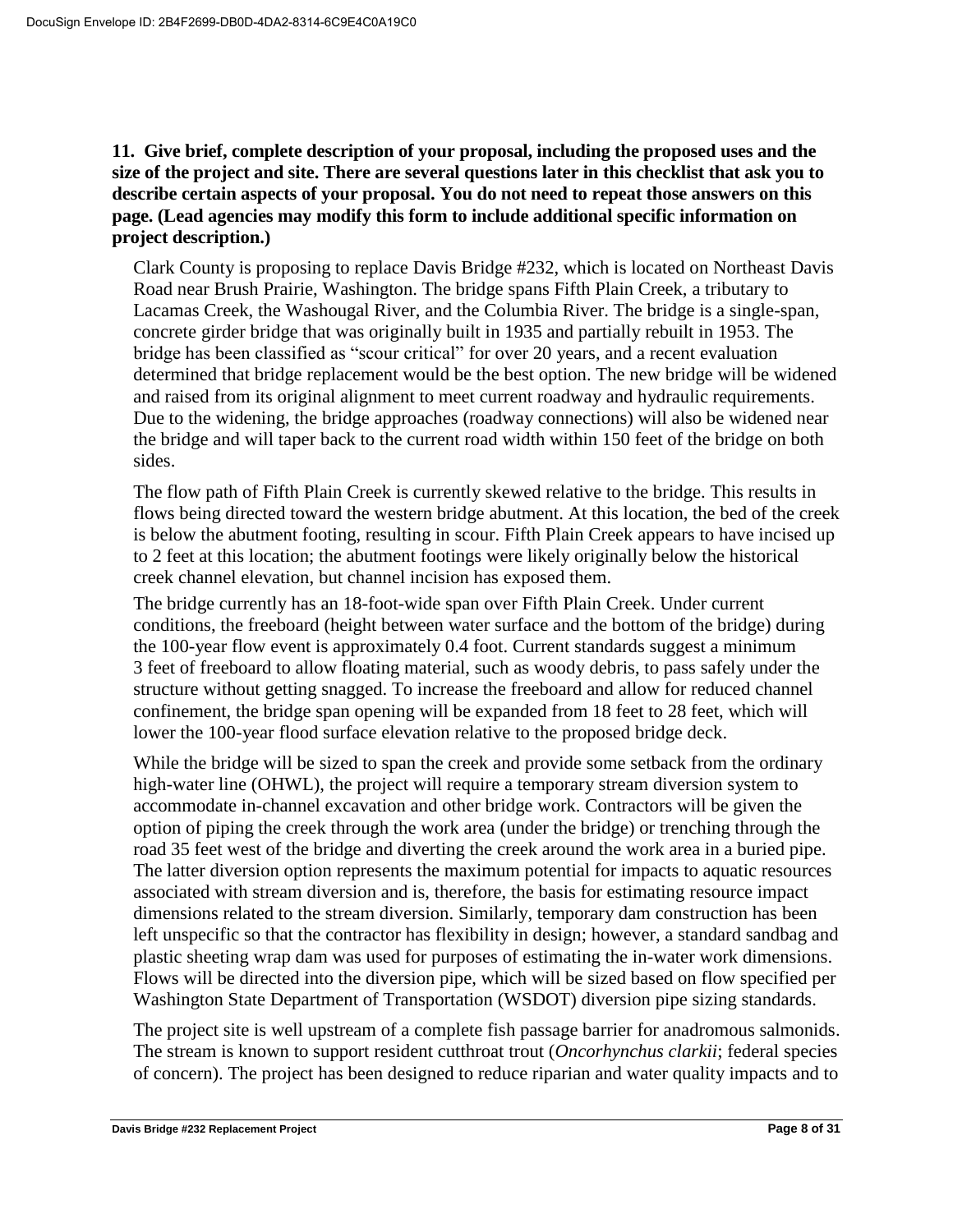provide enhanced stream channel migration area beneath the new bridge. Road widening will affect aquatic and habitat resources along the north side of Davis Road. Streambanks and any temporarily disturbed areas will be restored following bridge replacement and seeded with a native erosion control seed mix. Credits from a local mitigation bank will be purchased for impacted wetlands that cannot be mitigated onsite.

**12. Location of the proposal. Give sufficient information for a person to understand the precise location of your proposed project, including a street address, if any, and section, township, and range, if known. If a proposal would occur over a range of area, provide the range or boundaries of the site(s). Provide a legal description, site plan, vicinity map, and topographic map, if reasonably available. While you should submit any plans required by the agency, you are not required to duplicate maps or detailed plans submitted with any permit applications related to this checklist.**

Davis Bridge #232 is located next to 19571 Northeast Davis Road, 0.6 mile east of Ward Road, Mile Post 0.64 (see Figure 1, Location Map). The legal description is Township 3N, Range 3E, Section 32 (SW 1/4). The bridge spans Fifth Plain Creek in the Lacamas Watershed, in Clark County, Washington.

### **B. Environmental Elements**

**1.** *Earth*

### **a. General description of the site:**

(circle one): Flat, rolling, hilly, steep slopes, mountainous, other

Fifth Plain Creek bed, banks, and adjacent terrace that contains flat to rolling topography. Slope of Northeast Davis Road at the Davis Bridge crossing is nearly level.

#### **b. What is the steepest slope on the site (approximate percent slope)?**

Portions of the incised Fifth Plain Creek banks have slopes up to 100 percent (90 degrees), but elsewhere the terraces beyond the creek have slopes from 0 to 20 percent. Steeper slopes are generally those sloping down to the creek from the west.

**c. What general types of soils are found on the site (for example, clay, sand, gravel, peat, muck)? If you know the classification of agricultural soils, specify them and note any agricultural land of long-term commercial significance and whether the proposal results in removing any of these soils.**

Table 1 summarizes soils mapped within the project area.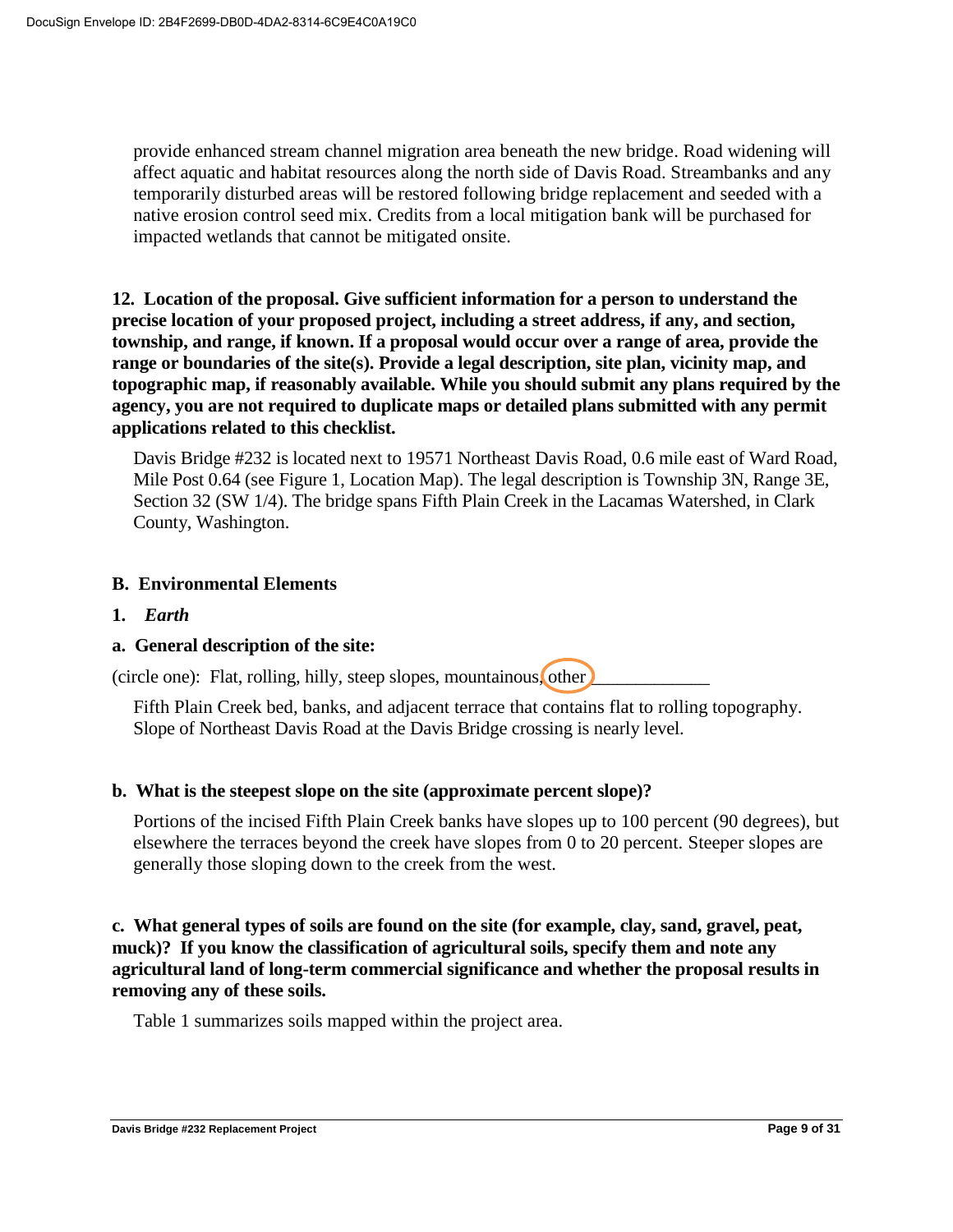| <b>USGS Soil Name</b>                                         | <b>USGS</b> Farmland<br>Classification | % of Study<br>Area |
|---------------------------------------------------------------|----------------------------------------|--------------------|
| HcB- Hessen clay loam, 0-8% slopes                            | Prime farmland                         | 9                  |
| HcD- Hessen clay loam, 8- 20% slopes                          | Farmland of statewide<br>importance    | 12                 |
| HuB- Hockinson loam, moderately well drained, 0-<br>8% slopes | Prime farmland if drained              | 30                 |
| McB-McBee silt loam, 0-5% slopes                              | Prime farmland if drained              | 49                 |

\*Soil percentage based on wetland delineation study area.

None of the mapped soils within the study area contain hydric components. Small-scale pasture/farmland soils are proposed for removal but would not have long-term commercial significance.

### **d. Are there surface indications or history of unstable soils in the immediate vicinity? If so, describe.**

A migrating channel meander is undercutting a terrace of grass land upstream of the bridge. Downstream banks are largely stable. Other soils beyond the streambanks are vegetated and stable.

### **e. Describe the purpose, type, total area, and approximate quantities and total affected area of any filling, excavation, and grading proposed. Indicate source of fill.**

The project will result in approximately 0.96 acre of total ground disturbance from road widening and bridge replacement and associated construction activities (ingress/egress, ditch rerouting, etc.). Of this area, approximately 0.20 acre of ground disturbance will occur within wetlands and/or waters and is described in Item B.3.a.3.

The remaining approximately 0.76 acre of impact will occur within uplands at the site. The bridge approaches (roadway) will be widened from 11 feet existing road lane width to 20 feet proposed lane width over the bridge, which will require excavation of the existing road surface (~440 cubic yards [CY]) and placement of common borrow material to accommodate the new expanded bridge width and Northeast Davis Road embankment and guardrail (~760 CY). Approximately 0.4 acre within the project area will be cleared and grubbed to accommodate the road widening (323 CY; assuming a disturbance depth of 6 inches). Fill for the road widening will be common borrow material sourced from a local borrow pit. Imported topsoil (170 CY) will be placed in the rerouted seasonal stream and adjacent terrace to accommodate post-construction plantings. The bridge span will consist of a pre-poured concrete slab.

New bridge foundations will be installed in the Fifth Plain Creek floodplain but outside of the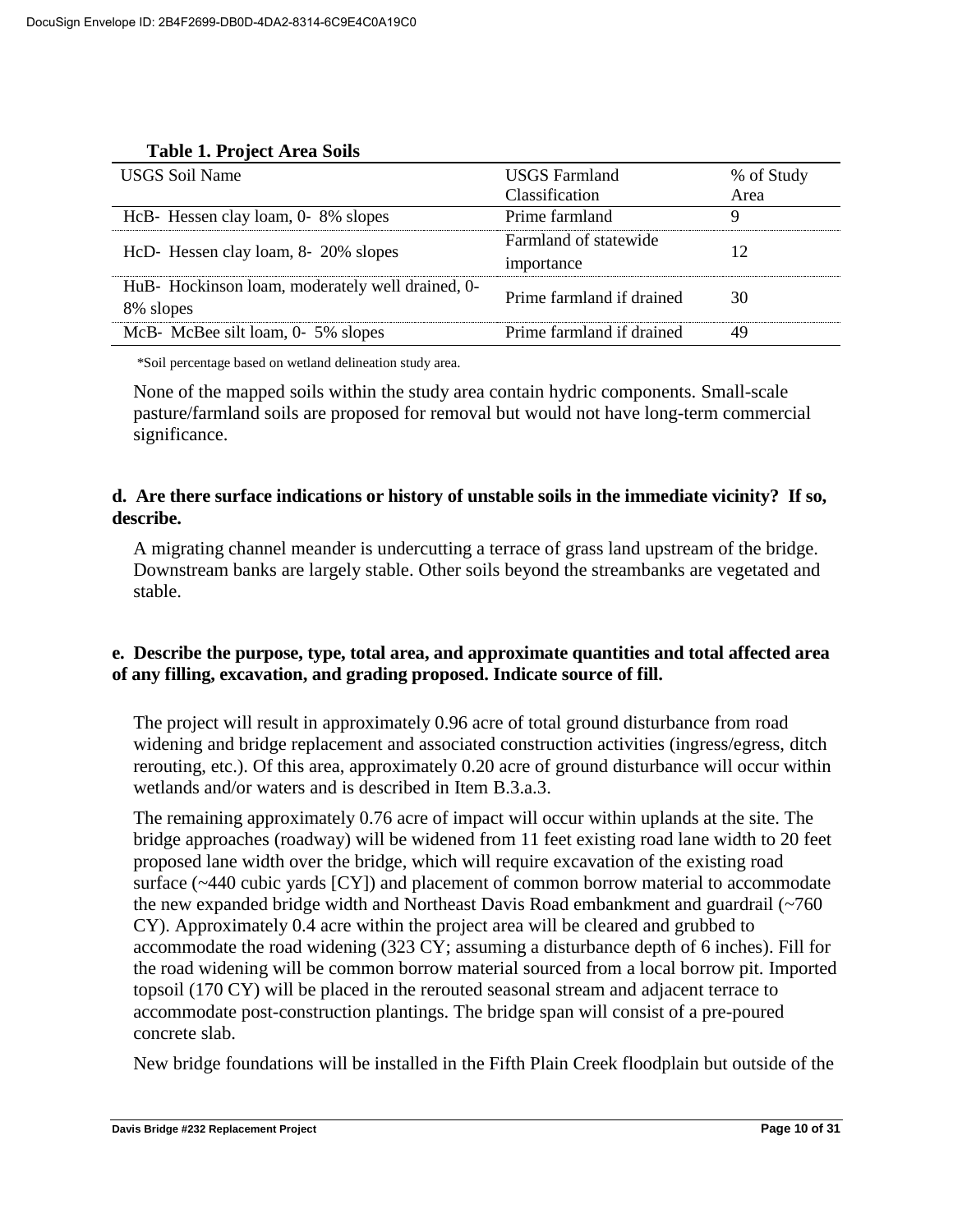OHWL of the creek. The bridge foundations comprise two concrete piers (approximately 10 feet tall, 2.5 feet wide, and 50 feet long; 93 CY total) each supported by six drilled micropiles and concrete wingwalls (volumes vary). See Attachment A, 60% Design Plan Set (Sheets 12– 20), for bridge plans and details (Note: the plan set has been reduced to contain only sheets relevant to this SEPA checklist). The annular space behind each pier will be temporarily backfilled with clean sand during construction  $(\sim 56 \text{ CY})$ . All fill for bridge foundations will be imported from local commercial vendors.

Following construction, the new bridge approaches and driveway apron will be topped with crushed surfacing  $\sim$  226 CY, assuming 12 inch depth) and paved with asphalt to tie into the existing road. Approximately 0.42 acre of ground surface disturbed by construction activities will be graded (as needed) to match pre-construction contours and seeded and/or planted with native species to minimize erosion.

### **f. Could erosion occur as a result of clearing, construction, or use? If so, generally describe.**

There is potential for erosion to occur during construction. The project will involve the removal of the existing bridge structure and adjacent roadway material. Streambanks near the bridge will be graded to accommodate the wider channel. A new roadside seasonal stream channel will be re-routed (excavated) along the northern edge of the new, expanded gravel embankment (road prism). Equipment will work from the roadway to the extent practicable. Work is being timed to occur during relatively dry summer conditions when the roadside stream will be dry and flow will be low in Fifth Plain Creek. However, summer rain events can increase surface flows over soils disturbed by grading activity. Erosion control measures will be placed around work areas to prevent sedimentation of the creek. See list below (under h).

### **g. About what percent of the site will be covered with impervious surfaces after project construction (for example, asphalt or buildings)?**

The existing Northeast Davis Road and bridge site currently contain approximately 0.24 acre of impervious surfaces. Widening the road will add approximately 0.10 acre of impervious surface (42 percent increase in impervious surface). No new buildings or other structures are proposed.

#### **h. Proposed measures to reduce or control erosion, or other impacts to the earth, if any:**

Measures to reduce or control erosion, or other impacts to earth, will be implemented during the construction process at the site in accordance with the NPDES Construction Stormwater Permit, the Washington State Department of Ecology's 2019 NPDES General Stormwater Permit for Clark County, and Clark County's Stormwater Code. Best management practices (BMPs) may include the following:

High visibility construction silt fence will be installed prior to construction at the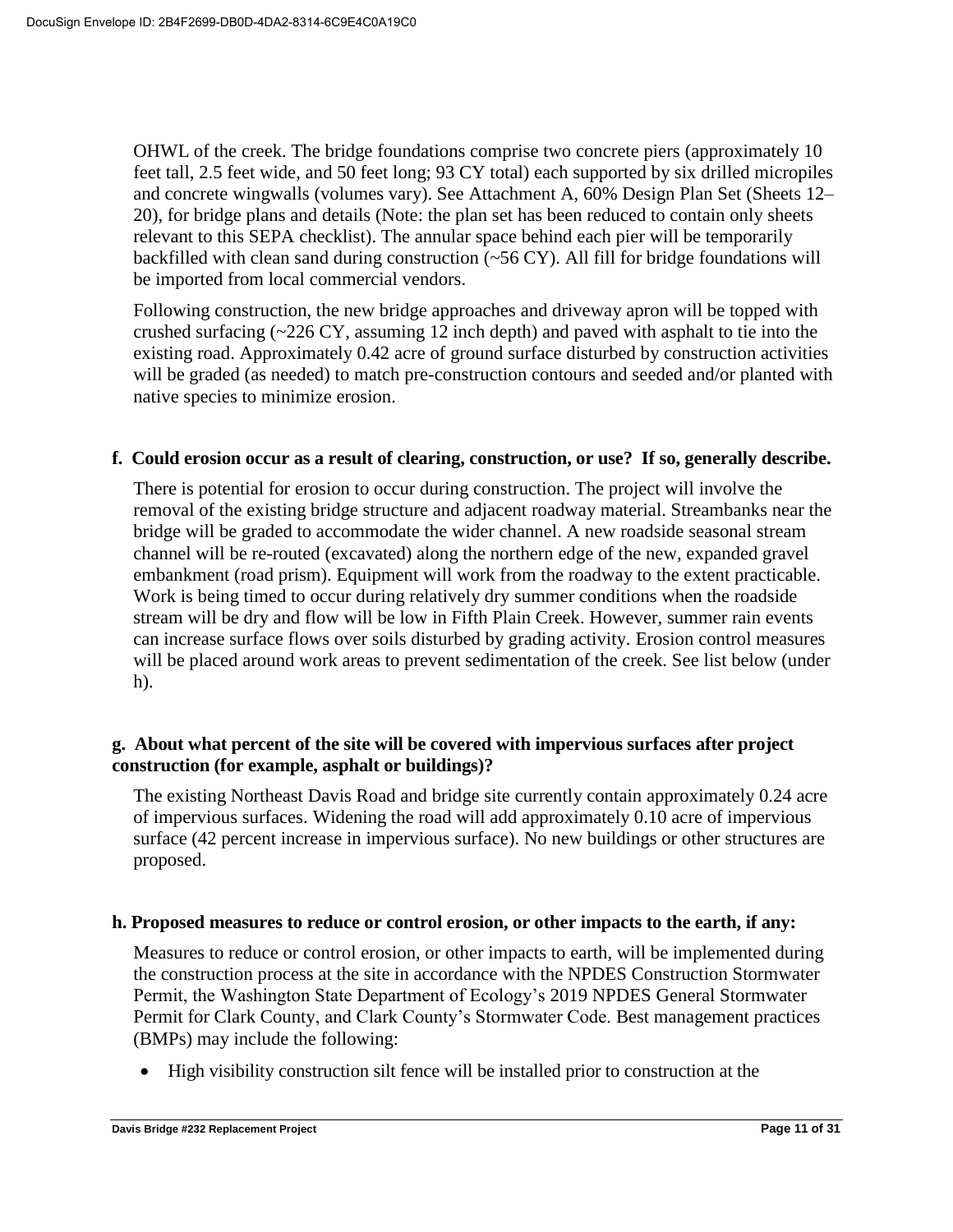downslope end of work areas to prevent equipment and erosion from entering waters, wetlands, and wetland buffers. Erosion control measures will be maintained until construction is complete.

- Work limits will be clearly marked to establish boundaries associated with site access and construction.
- Work will be performed from the paved roadway to the extent practicable, rather than from within adjacent wetland areas.
- Erosion control will include placement of temporary check dams at the base of new road embankment.
- Work in Fifth Plain Creek will be conducted in the dry, to the extent practicable, after flow is diverted around the job site.
- In-stream work will be constrained to the U.S. Army Corps of Engineers work window for Fifth Plain Creek (July 1 through September 30) unless authorization is granted otherwise. This mitigation measure is required to meet other regulatory agency requirements. WDFW has issued timing guidelines for Lacamas Creek and its tributaries (upstream of the dam) that are more restrictive (8/1 to 9/30) to protect areas that support cutthroat trout spawning and incubation. Although the project site may support cutthroat spawning, the in-water portion of the project cannot be completed within this shortened timeframe. Thus, agency negotiations may be needed during the Hydraulic Project Approval review process so that the project can be completed while ensuring that sensitive species and habitats are adequately protected.
- Disturbed and/or stockpiled soils that are exposed to surface water runoff will be stabilized as needed to protect against erosion. Measures to minimize erosion and sedimentation include but are not limited to weed-free straw, mulch, erosion control blankets, and plastic sheeting.
- Staging areas (used for equipment storage, vehicle storage, fueling, servicing, etc.) will be established in a location and manner that will prevent contaminants such as petroleum products, hydraulic fluid, fresh concrete, sediments, sediment-laden water, chemicals, or any other toxic or harmful materials from entering waters of the state.
- Equipment will be inspected daily for leaks. Any required repairs will be conducted in an upland location before using the equipment in or near the water.
- All equipment and gear will be thoroughly cleaned before arriving and leaving the job site to prevent the transport and introduction of invasive species.
- Native vegetation removal will be limited to the extent practicable. All areas of vegetation removal or temporary soil disturbance in wetlands and wetland buffer areas will be graded to restore preconstruction contours and will be seeded with a native seed mix.
- Project effects on wetland habitat will be minimized by landscaping the road edge within the ROW using native shrubs. Native trees cannot be planted due to sight distance issues stemming from a road curve to the east; however, native shrubs will be planted to provide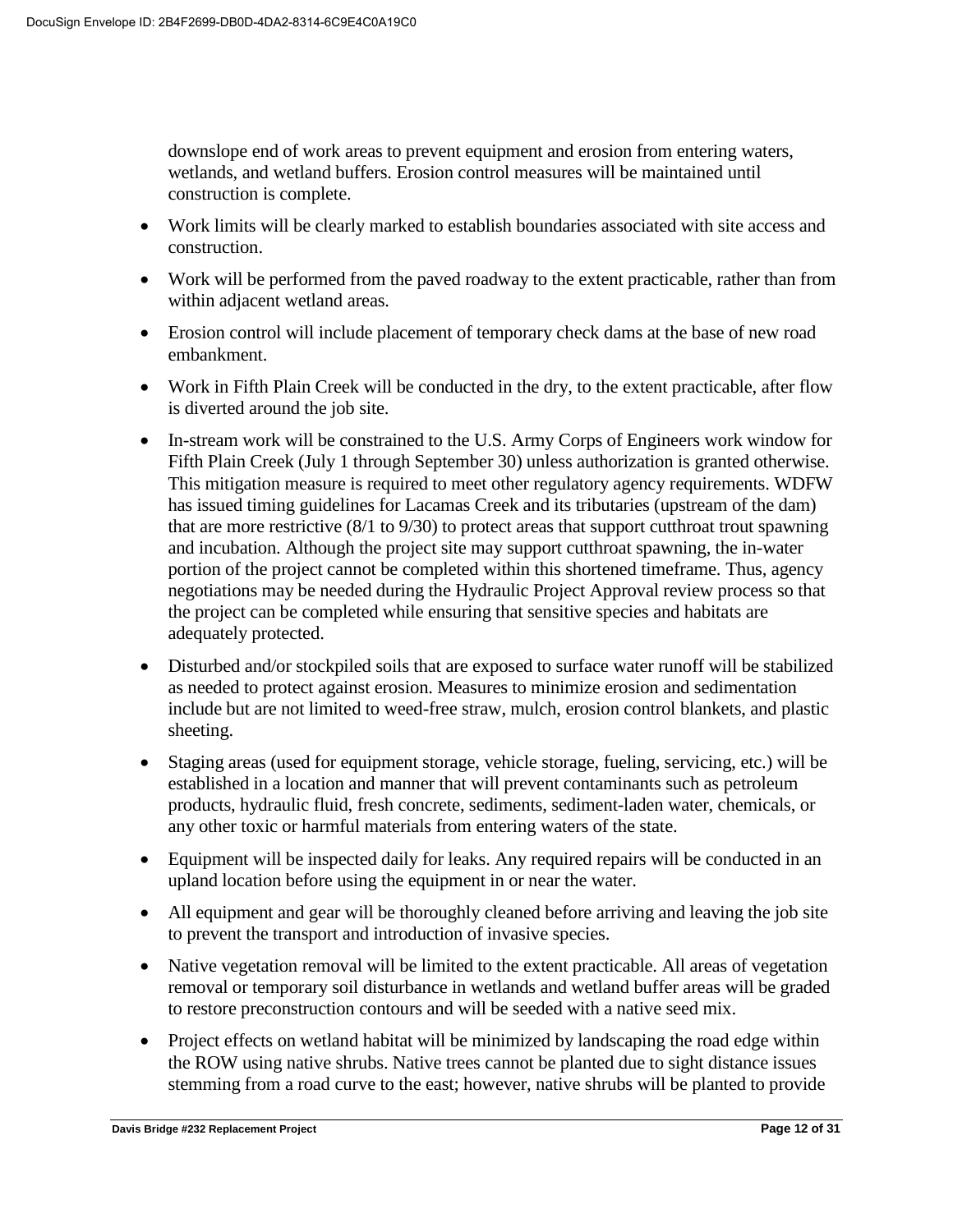habitat, shade, and a buffer from road traffic along the north end to the widened roadway.

 Contractors may implement additional BMPs as indicated in the Clark County Stormwater Manual (Clark County 2015).

### *2. Air*

### **a. What types of emissions to the air would result from the proposal during construction, operation, and maintenance when the project is completed? If any, generally describe and give approximate quantities if known.**

During construction, temporary emissions to the air will result from construction equipment exhaust, dust, and odor emission.

### **b. Are there any off-site sources of emissions or odor that may affect your proposal? If so, generally describe.**

There are no known off-site sources of emissions or odor that may affect the proposed project.

#### **c. Proposed measures to reduce or control emissions or other impacts to air, if any:**

Standard construction BMPs will be implemented for the project to reduce and control emissions to air during construction. BMPs may include but are not limited to minimize idling of construction equipment/vehicles, spraying exposed soils with water to keep the surface damp to minimize dust, and covering soils stockpiled on-site.

#### *3. Water*

#### **a. Surface Water:**

### **1) Is there any surface water body on or in the immediate vicinity of the site (including year-round and seasonal streams, saltwater, lakes, ponds, wetlands)? If yes, describe type and provide names. If appropriate, state what stream or river it flows into.**

Figure 2, Existing Conditions Map, depicts surface water features in the project area. Wetlands and waters are described below.

#### Wetlands

The wetland delineation documented five wetlands (Wetlands A through E) in the project vicinity (Table 2). Detailed wetland descriptions are available in the Wetland Delineation Report (AECOM 2020b).

#### **Table 2. Wetlands**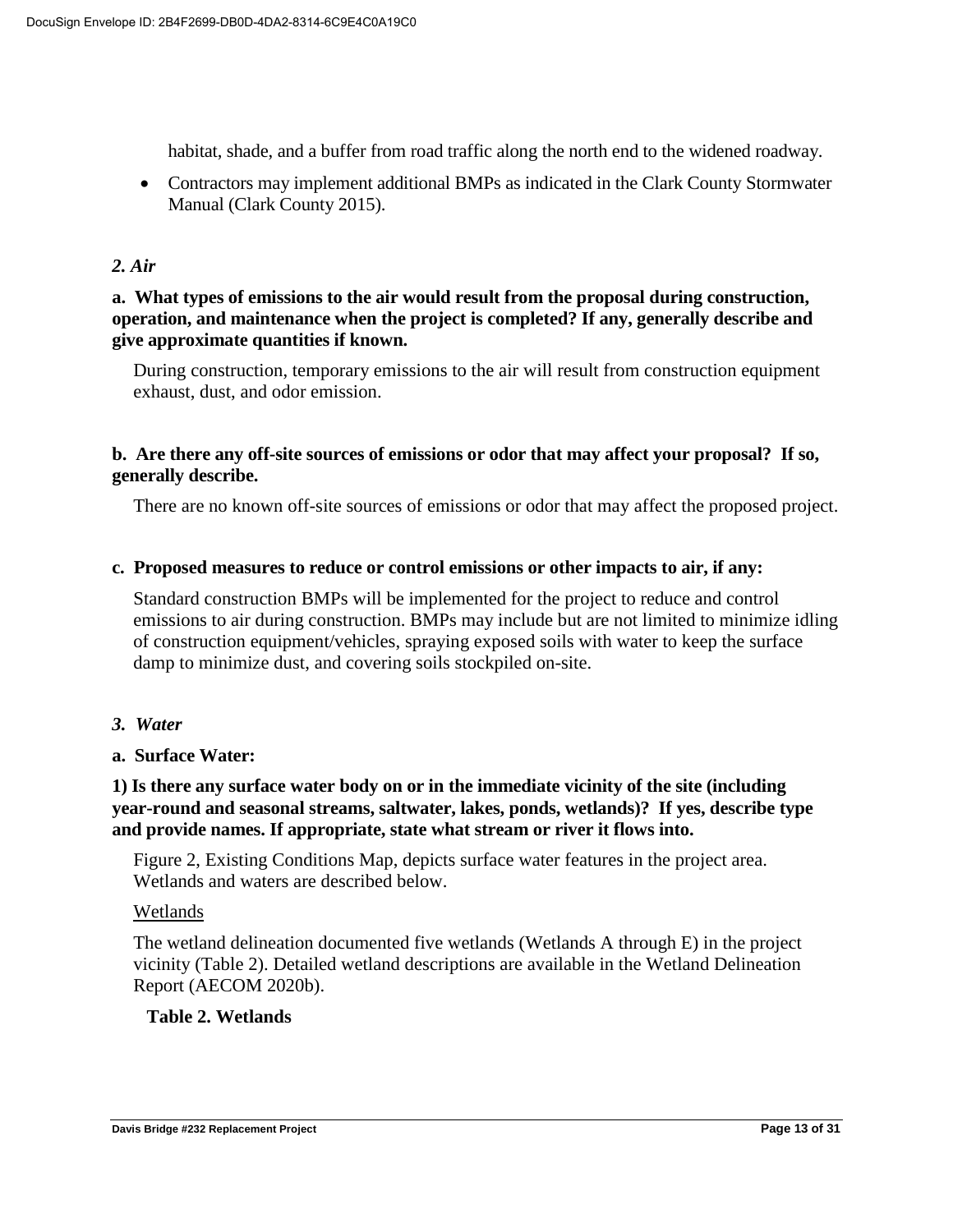| Jame      | Size (acres) | Cowardin<br>Classification* | HGM.<br><b>Classification</b> | Category |
|-----------|--------------|-----------------------------|-------------------------------|----------|
| Wetland A | () 145       | <b>PEMC</b>                 | ilone                         |          |
| Wetland B |              | <b>PFMC</b>                 | Riverine                      |          |
| Wetland C |              | <b>PSSC</b>                 | Depressional                  |          |
| Wetland D |              | PEMC                        | Depressional                  |          |
| Wetland E |              |                             | Depressional                  |          |

\*Cowardin Classifications: PEMC – Palustrine Emergent, Seasonally flooded; PSSC – Palustrine Scrub-Shrub, Seasonally flooded; PEMF – Palustrine Emergent, Semipermanently flooded

#### Waters

Fifth Plain Creek runs through the site. Fifth Plain Creek merges with Shanghai Creek, then flows into Lacamas Creek (through Lacamas Lake) and the lower Washougal River, which joins the Columbia River. The creek averages approximately 10 to 20 feet wide at the OHWL and contains a cobble/gravel substrate. Banks are relatively incised. The creek is classified as a Type F (fish-bearing, perennial) stream under the Washington Department of Natural Resources (DNR) water typing classification system. Clark County assigns Type F streams a Riparian Priority Habitat buffer of 200 feet (Figure 3, Riparian Habitat Impact Map).

A roadside seasonal creek ("Unnamed Creek") conveys water along the north side of Northeast Davis Road and discharges to Fifth Plain Creek. The channel is approximately 1 to 2 feet wide. Because Unnamed Creek discharges through an elevated culvert several feet above Fifth Plain Creek, it is assumed to be a Type Ns (non-fish seasonal) stream. Unnamed Creek has a 75-foot riparian buffer.

### **2) Will the project require any work over, in, or adjacent to (within 200 feet) the described waters? If yes, please describe and attach available plans.**

Attachment A, 60% Design Plan Set (Sheets 12–20), depicts the construction plan, details, and proposed erosion and sediment control measures. Work in and near wetlands and waters is described below.

#### Wetlands

Bridge replacement activities will result in unavoidable wetland impacts. Wetlands A and C, which abut the north side of Northeast Davis Road, will be permanently impacted by placement of common borrow material sourced from a local borrow pit to accommodate the new expanded bridge width and Northeast Davis Road embankment and guardrail. Wetland D will be permanently impacted by placement of common borrow material for the Northeast Davis Road embankment and for maintaining the connection of an adjacent residential driveway.

Just beyond the new road embankment, Wetland A soil will be excavated to re-route an existing roadside channel (Unnamed Creek, described below) to allow it to continue to flow into Fifth Plain Creek. Construction activities will also result in temporary disturbance in Wetland A.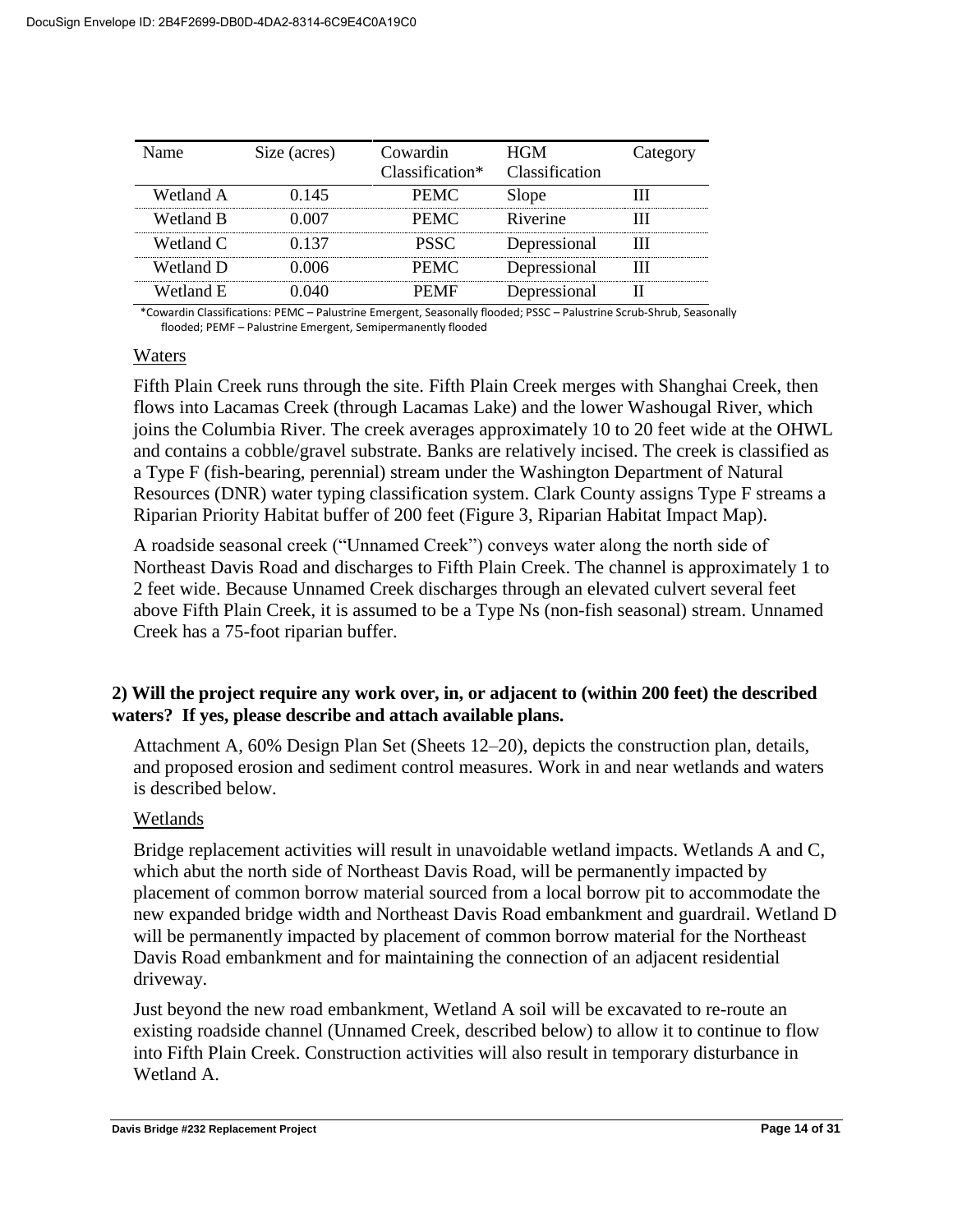Fifth Plain Creek may be temporarily routed through Wetland C. In this scenario, the wetland would be temporarily disturbed by excavating a 4-foot-wide by 5-foot-deep trench, installing a temporary stream diversion pipe, and backfilling. The diversion pipe, if used, would be installed with trench dams and/or anti-seep collars to avoid creating a preferential pathway for groundwater. Excess soil would be stockpiled within proposed permanent wetland impact areas and covered until the diversion is removed and the area is restored.

#### Waters

To facilitate bridge deconstruction and reconstruction activities, Fifth Plain Creek will be temporarily diverted from its existing channel to dewater the work zone. To isolate the work zone, temporary dams will be constructed above and below the proposed bridge deck area in Fifth Plain Creek. Dam construction has been left unspecific so that the contractor has flexibility in design; however, a standard sandbag and plastic wrap dam was used for purposes of estimating the excavation and fill in-water work dimensions. If other materials are chosen, they will not exceed these impact dimensions.

The isolated, dewatered stream bed will be excavated to a depth of approximately 3 to 3.5 feet, and a 2-foot subsurface layer of 8-inch-diameter angular cobble will be placed within the channel to create a scour protection zone beneath the restored streambed. This layer will ramp up against the bridge abutments to form streambanks and to armor the bridge against scour during future flood events. The scour rock layer will also prevent channel incision or the upward migration of downstream headcuts. The subsurface scour layer will be covered with up to 1.5 feet of fish-friendly alluvial (rounded) coarse gravel (not crushed/angular gravel) to fine cobble and graded to match current streambed elevations to tie in with upstream and downstream channel elevations. Fine cobble and rounded gravels will match the size distributions noted in the stream pebble counts, which are listed in the Hydraulic and Geomorphic Basis of Design Memo (AECOM 2020d). Stream gravels will be sourced from a local commercial quarry.

Widening the road prism will require re-routing the roadside Unnamed Creek along the north edge of Northeast Davis Road. The existing culvert at the northeast corner of the bridge will be permanently removed. The culvert is currently perched above the creek's OHWL and lacks a surface water connection to the creek. Re-routing the channel will allow the creek to provide off-channel flood refuge during high-flow events. The existing channel will be filled, and the new roadside Unnamed Creek will be excavated along the northern edge of the new road prism, using an excavator working from Northeast Davis Road and the adjacent land to the north. The excavated silt loam topsoil and alluvial cobbles will be placed into a dump truck staged on Northeast Davis Road and disposed of at an approved upland disposal site. The west end of the new channel will be graded down so that it has a direct surface water connection to the Fifth Plain Creek channel. Near its confluence with Fifth Plain Creek, the new Unnamed Creek will be armored with streambed cobbles to disperse flow entering the stream and avoid bank erosion. Temporary, biodegradable check dams will also be installed in the Unnamed Creek for flow velocity/erosion control.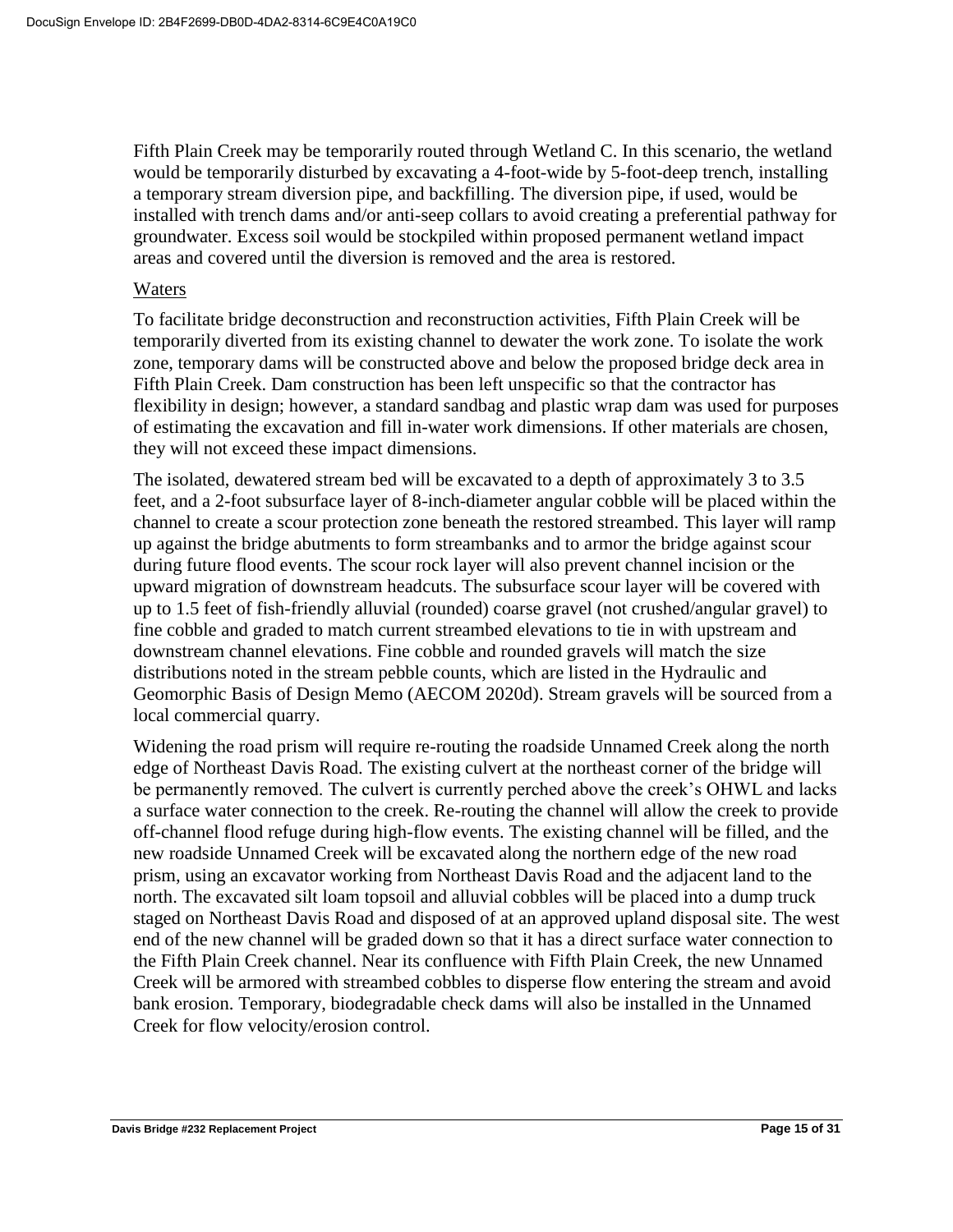### **3) Estimate the amount of fill and dredge material that would be placed in or removed from surface water or wetlands and indicate the area of the site that would be affected. Indicate the source of fill material.**

Figure 4, Impact Map, depicts anticipated impacts to wetlands and waters at the project site. Figure 5, Cross Sections, depicts existing and proposed site elevations. Impact totals are summarized in Table 3 and described below.

|                    |           | Table 5. Wediand and Waters Impacts |           |             |               |               |
|--------------------|-----------|-------------------------------------|-----------|-------------|---------------|---------------|
| Name               | Permanent | Permanent                           | Permanent | Temporary   | Permanent     | Temporary     |
|                    | Impact    | Removal                             | Fill      | Disturbance | Wetland       | Wetland       |
|                    | (acres)   | (CY)                                | (CY)      | (acres)     | <b>Buffer</b> | <b>Buffer</b> |
|                    |           |                                     |           |             | Impact        | Impact        |
|                    |           |                                     |           |             | (acre)        | (acre)        |
| Wetland A          | 0.023     | 17.2                                | 25.5      | 0.030       | 0.05          | 0.02          |
| Wetland C          | 0.020     |                                     | 91.8      | 0.036       | 0.05          | 0.05          |
| Wetland D          | 0.001     |                                     | 0.4       | 0.003       | 0.03          | 0.02          |
| Wetland E          |           |                                     |           | --          | 0.09          | 0.10          |
| <b>Fifth Plain</b> |           |                                     |           | 0.05        |               |               |
| Creek              |           |                                     |           |             |               |               |
| Unnamed            | 0.040     | 51.3                                | 51.3      |             |               |               |
| Creek              |           |                                     |           |             |               |               |
| <b>TOTAL</b>       | 0.044     | 17.2                                | 117.7     | 0.069       | 0.22          | 0.19          |
| (wetland)          |           |                                     |           |             |               |               |
| <b>TOTAL</b>       | 0.040     | 51.3                                | 51.3      | 0.05        |               | --            |
| (waters)           |           |                                     |           |             |               |               |

**Table 3. Wetland and Waters Impacts**

Approximately 169 CY of fill (sourced from a local borrow pit and/or commercial quarry) will be permanently placed in wetlands and waters at the project site.

Approximately 68.5 CY of material will be permanently excavated from wetlands and waters at the project site.

Approximately 0.07 acre of wetland and 0.5 acre of non-wetland waters will be temporarily disturbed by construction activities (e.g., ingress/egress, work zone improvements, streambed grading, temporary dam placement) and from trenching to divert Fifth Plain Creek around the work area (should that construction scenario be selected). However, ground surface contours will be restored to pre-construction conditions, and areas of temporary soil disturbance will be seeded with a native seed mix.

Permanent wetland buffer impacts will total 0.22 acre from approximately 94 CY of excavation and 760 CY of fill placed to widen the road prism. Approximately 0.20 acre of wetland buffer will be temporarily impacted to provide access for construction. Temporary buffer impacts will be restored following construction.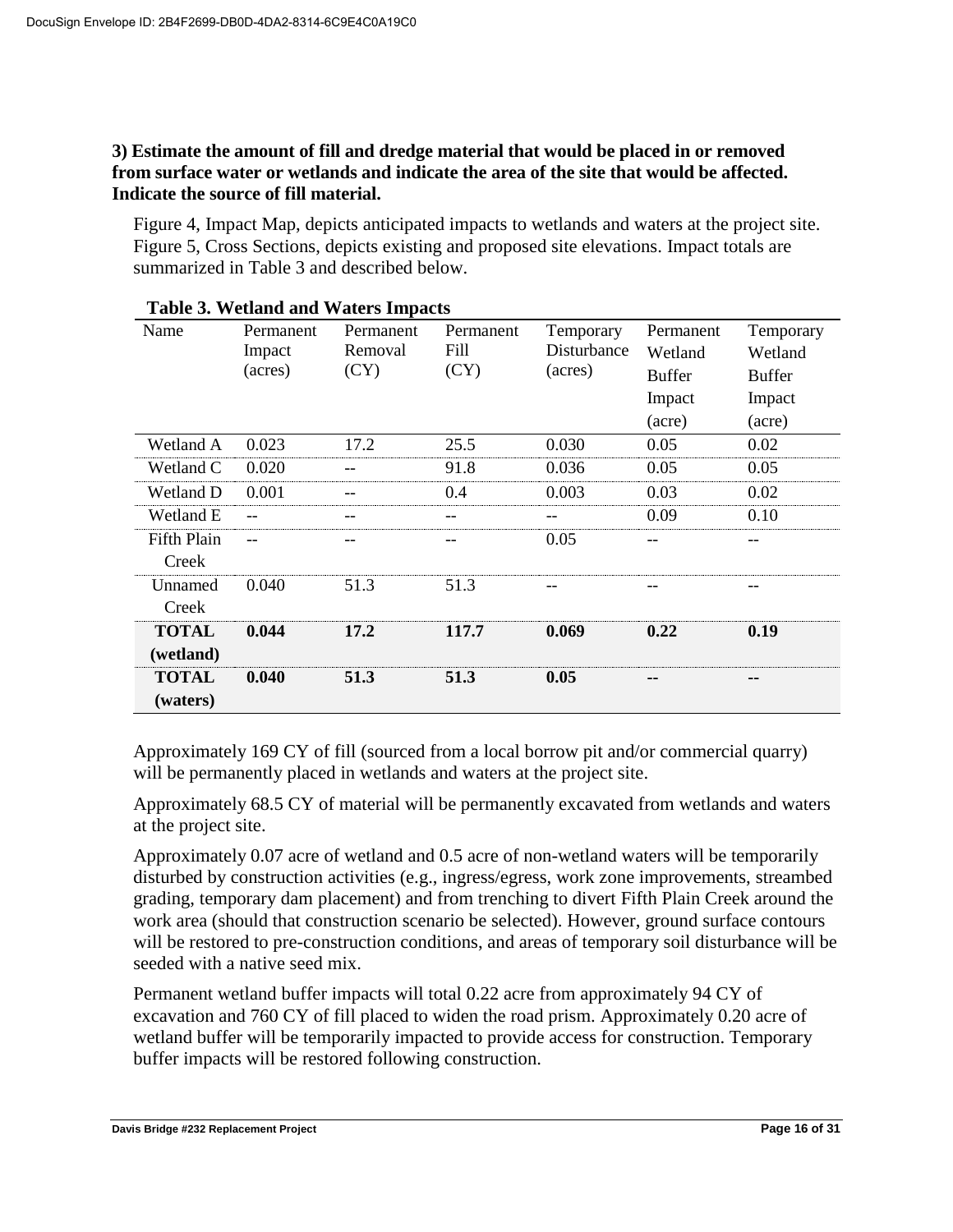### **4) Will the proposal require surface water withdrawals or diversions? Give general description, purpose, and approximate quantities if known.**

The proposed project will require a temporary surface water diversion to create a work zone for construction. Contractors will be given the option of piping Fifth Plain Creek through the current channel (under the bridge) or around the work area (in a buried pipe). Pipe size will be determined based on flows specified per WSDOT diversion pipe sizing standards. If temporary diversion around the bridge is selected, approximately 23.3 CY of Wetland C would be temporarily disturbed by excavating a trench, installing a stream diversion pipe, and backfilling. After construction, once the stream is restored to its channel, the portion of the pipe within the wetland would be removed and the trench backfilled using stockpiled soils. The portion of pipe crossing the road would be grouted and abandoned in place after stream is restored to its channel.

### **5) Does the proposal lie within a 100-year floodplain? If so, note location on the site plan.**

Yes- Zone AE (Base Flood Elevations determined). Base Flood Elevations in the immediate vicinity range from 288 to 295 feet.

FEMA has designated reaches of Fifth Plain Creek as both Floodplain and Floodway. Figure 6, FEMA Floodplain and Floodway Mapping, illustrates the delineation of the two spatial extents in the vicinity of the Davis Road bridge. FEMA defines "Floodplain" as any land area susceptible to being inundated by floodwaters from any source. Areas delineated on FEMA Floodplain maps are considered Special Flood Hazard Areas (SFHAs). An SFHA is defined as the area that will be inundated by a flood event having a 1 percent chance of being equaled or exceeded in any given year. The 1 percent annual chance flood is also referred to as the base flood or 100-year flood.

The term "Regulatory Floodway" describes the channel of a river or other watercourse and the adjacent land areas that must be reserved in order to discharge the base flood without cumulatively increasing the water surface elevation more than a designated height. Communities must regulate development in these floodways to ensure that there are no increases in upstream flood elevations. Projects within a Floodway must demonstrate the proposed project meets the Zero-Rise requirement. This means the project cannot cause the water surface elevation to increase.

For streams and other watercourses where FEMA has provided Base Flood Elevations, but no floodway has been designated, the community must review floodplain development on a caseby-case basis to ensure that increases in water surface elevations do not occur, or identify the need to adopt a floodway if adequate information is available.

To address the concerns of the FEMA regulatory designation, a detailed hydraulic analysis was prepared to assess the potential impact of the David Road bridge replacement on the adjacent Floodplain and Floodway. The results of this analysis are presented in the Davis Road Bridge Hydraulic and Geomorphic Basis of Design Technical Memorandum (AECOM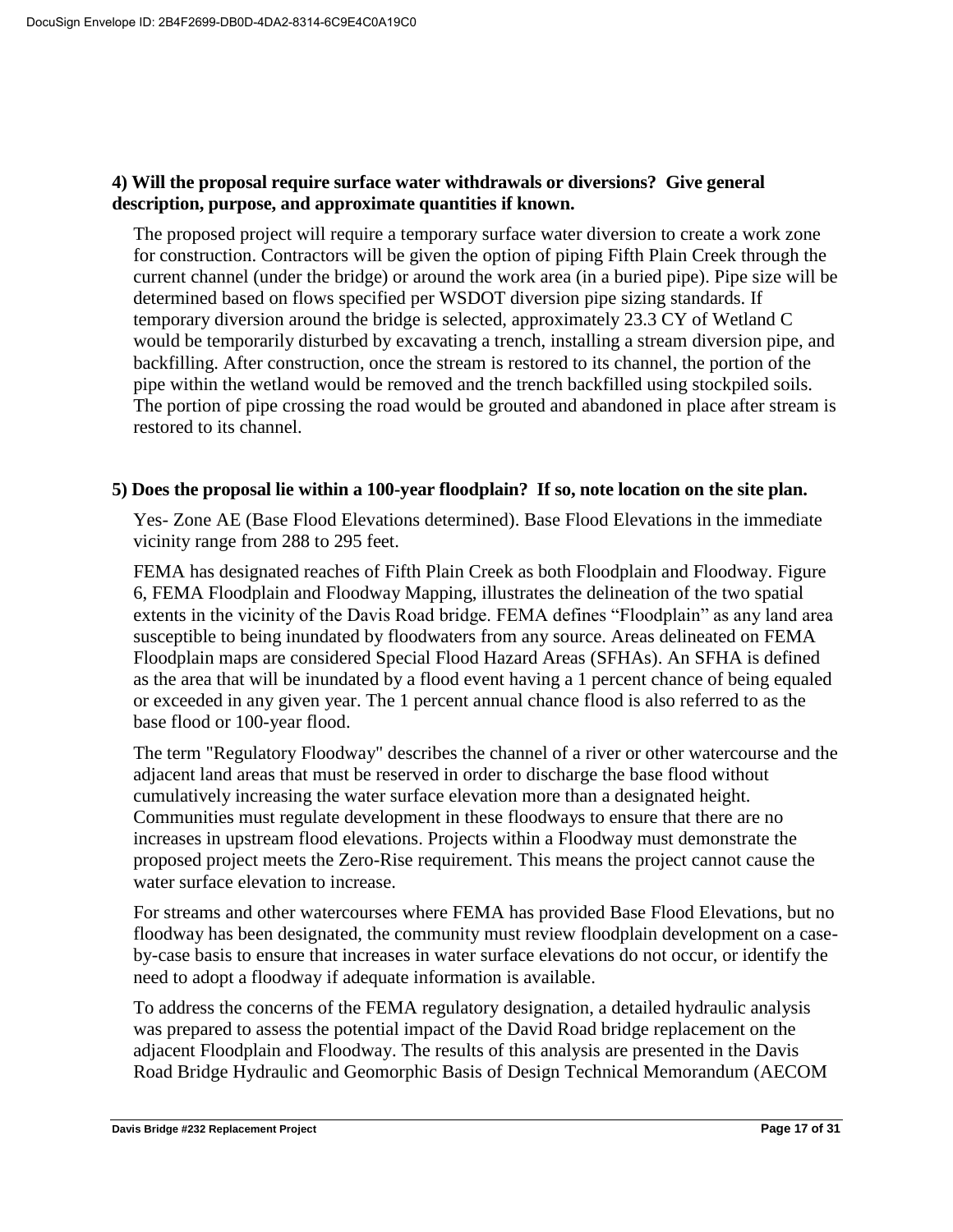2020d).

### **6) Does the proposal involve any discharges of waste materials to surface waters? If so, describe the type of waste and anticipated volume of discharge.**

No. There will be no discharge of waste materials into surface waters. All erosion and sediment control BMPs will be in place prior to construction and will be maintained until construction is complete.

#### **b. Ground Water:**

### **1) Will groundwater be withdrawn from a well for drinking water or other purposes? If so, give a general description of the well, proposed uses and approximate quantities withdrawn from the well. Will water be discharged to groundwater? Give general description, purpose, and approximate quantities if known.**

There will be no groundwater withdrawals from a well or discharges to groundwater for any purpose of this project. Groundwater within the isolated construction area will be pumped to a dewatering basin before returning to Fifth Plain Creek.

### **2) Describe waste material that will be discharged into the ground from septic tanks or other sources, if any (for example: Domestic sewage; industrial, containing the following chemicals. . . ; agricultural; etc.). Describe the general size of the system, the number of such systems, the number of houses to be served (if applicable), or the number of animals or humans the system(s) are expected to serve.**

There will be no discharge of waste materials into the ground from any source. See BMP list for Item B.1.h.

#### **c. Water runoff (including stormwater):**

### **1) Describe the source of runoff (including storm water) and method of collection and disposal, if any (include quantities, if known). Where will this water flow? Will this water flow into other waters? If so, describe.**

Stormwater runoff from Northeast Davis Road is currently collected and conveyed via roadside ditches that discharge to Fifth Plain Creek. Existing ditches will be re-routed following road widening to run along the toe of the new road prism. New drainage channels will be designed to accommodate surface roadway runoff; however, the source of runoff, method of collection, and receiving waterbody (Fifth Plain Creek) will remain the same as existing conditions. See Attachment A, 60% Design Plan Set, Sheets 5–9, for Stormwater Pollution Prevention Plan and Details.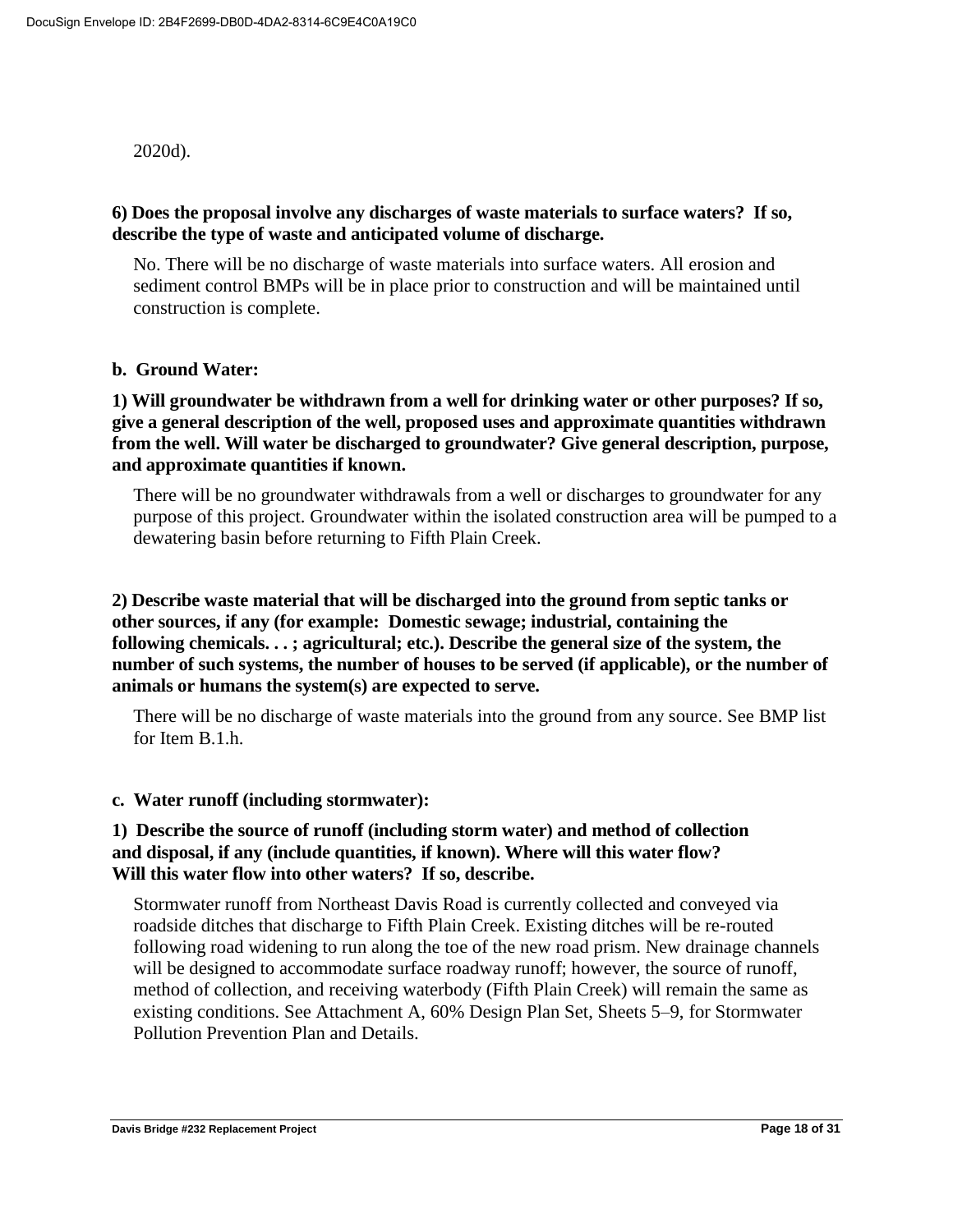#### **2) Could waste materials enter ground or surface waters? If so, generally describe.**

No waste materials will enter ground or surface waters. Construction is scheduled to take place during the summer dry season, and Fifth Plain Creek will be temporarily diverted around the bridge replacement location, so construction will take place in the dry. Any inadvertent debris that falls into the channel during bridge replacement will be removed prior to the removal of the stream diversion. In the event demolition activities occur prior to stream diversion and dewatering, containment BMPs (e.g., covers, platforms) would be implemented to prevent debris from entering the waterway. Containment BMPs would be inspected regularly and debris removed and disposed of at an approved disposal site.

BMPs complying with Clark County's Stormwater Code will be implemented prior to construction and will be maintained until construction is complete. See list for Item B.1.h.

### **3) Does the proposal alter or otherwise affect drainage patterns in the vicinity of the site? If so, describe.**

An existing roadside seasonal stream (Unnamed Creek) will be re-routed to flow along the base of the expanded road prism. Temporary, biodegradable check dams will be installed in the new channel for flow velocity/erosion control; however, this improvement will not alter or otherwise affect existing drainage patterns in the vicinity of the site.

### **d. Proposed measures to reduce or control surface, ground, and runoff water, and drainage pattern impacts, if any:**

See list for Item B.1.h.

#### **4.** *Plants*

#### **a. Check the types of vegetation found on the site:**

- \_X\_\_\_deciduous tree: alder, black cottonwood, Oregon ash, other
- X evergreen tree: western red cedar
- $\_X$ <sub>\_\_\_</sub>shrubs: English hawthorn, Himalayan blackberry
- \_X\_\_\_grass: reed canarygrass, bentgrass, velvetgrass
- \_\_\_\_pasture

\_\_\_\_crop or grain

- \_\_\_\_ Orchards, vineyards or other permanent crops.
- \_X\_\_wet soil plants: soft rush, wetland grasses, other
- \_\_\_\_water plants: water lily, eelgrass, milfoil, other
- \_\_\_\_other types of vegetation

#### **b. What kind and amount of vegetation will be removed or altered?**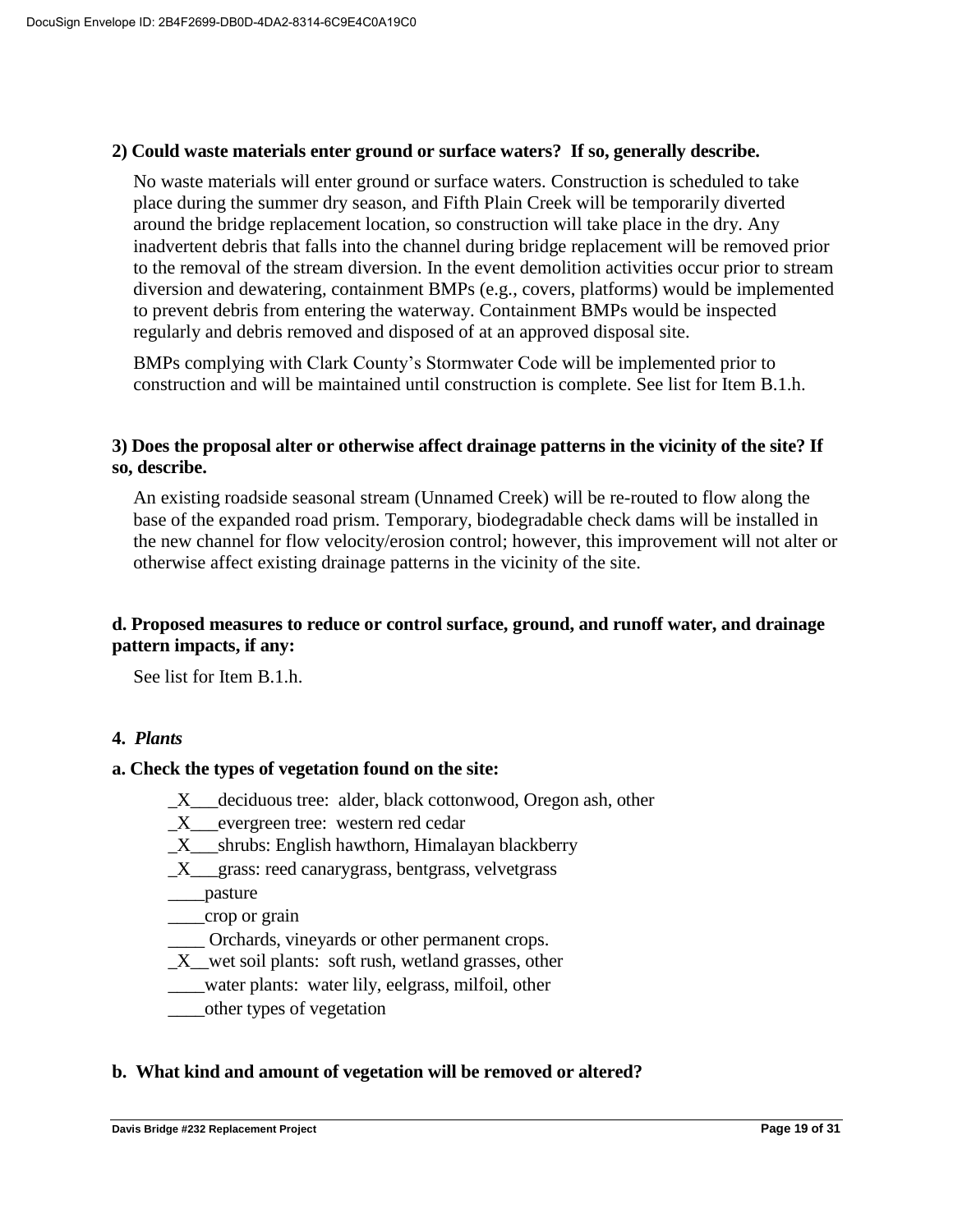Approximately 0.4 acre of clearing and grubbing is estimated for access and widening of the bridge and road approaches. The majority of this widening would occur along the existing roadside. Up to 31 trees and shrubs may need to be removed to accommodate required bridge/road widening and stream diversion activities. This includes clearing along streambanks near the bridge and roadside areas to allow construction access. Bank vegetation consists predominantly of non-native invasive species (e.g., Himalayan blackberry, English ivy, reed canarygrass). Note that tree clearing includes removal of several *Arbor vitae* planted in County ROW without permission by an adjacent property owner. The stream diversion may require removal or root damage to two trees; however, the contractor will be directed to avoid tree damage where possible.

#### **c. List threatened and endangered species known to be on or near the site.**

None known. The DNR Natural Heritage program indicates no known rare, threatened, or endangered plant species in the Township, Range, and Section where the project site is located. The location of the bridge embankments where construction will occur does not provide known or suitable habitat for any state-listed threatened or endangered plant species. No sensitive plant species were observed during the field survey in January 2019.

### **d. Proposed landscaping, use of native plants, or other measures to preserve or enhance vegetation on the site, if any:**

All areas of vegetation removal or temporary soil disturbance in wetlands and wetland buffer areas will be graded to restore preconstruction contours and seeded with a native seed mix.

Project effects on wetland and riparian habitat will be minimized by landscaping Unnamed Creek's available terrace within the County's ROW (outside of a 10-foot sight buffer from the edge of pavement) using short native shrubs. Native trees cannot be planted due to sight distance issues stemming from a road curve to the east; however, short native shrubs will be planted to provide habitat, shade, and a buffer from road traffic along the north end of the widened roadway. The Unnamed Creek channel will be seeded with a native erosion control grass seed mix. Figure 3, Riparian Habitat Impact Map, depicts proposed planting areas.

#### **e. List all noxious weeds and invasive species known to be on or near the site.**

Himalayan blackberry (*Rubus armeniacus*), English ivy (*Hedera helix*), and reed canarygrass (*Phalaris arundinacea*) are predominant on streambanks at the site. English hawthorne (*Crataegus monogyna*) is present in the overstory canopy near the project.

#### *5. Animals*

**a. List any birds and other animals which have been observed on or near the site or are known to be on or near the site.**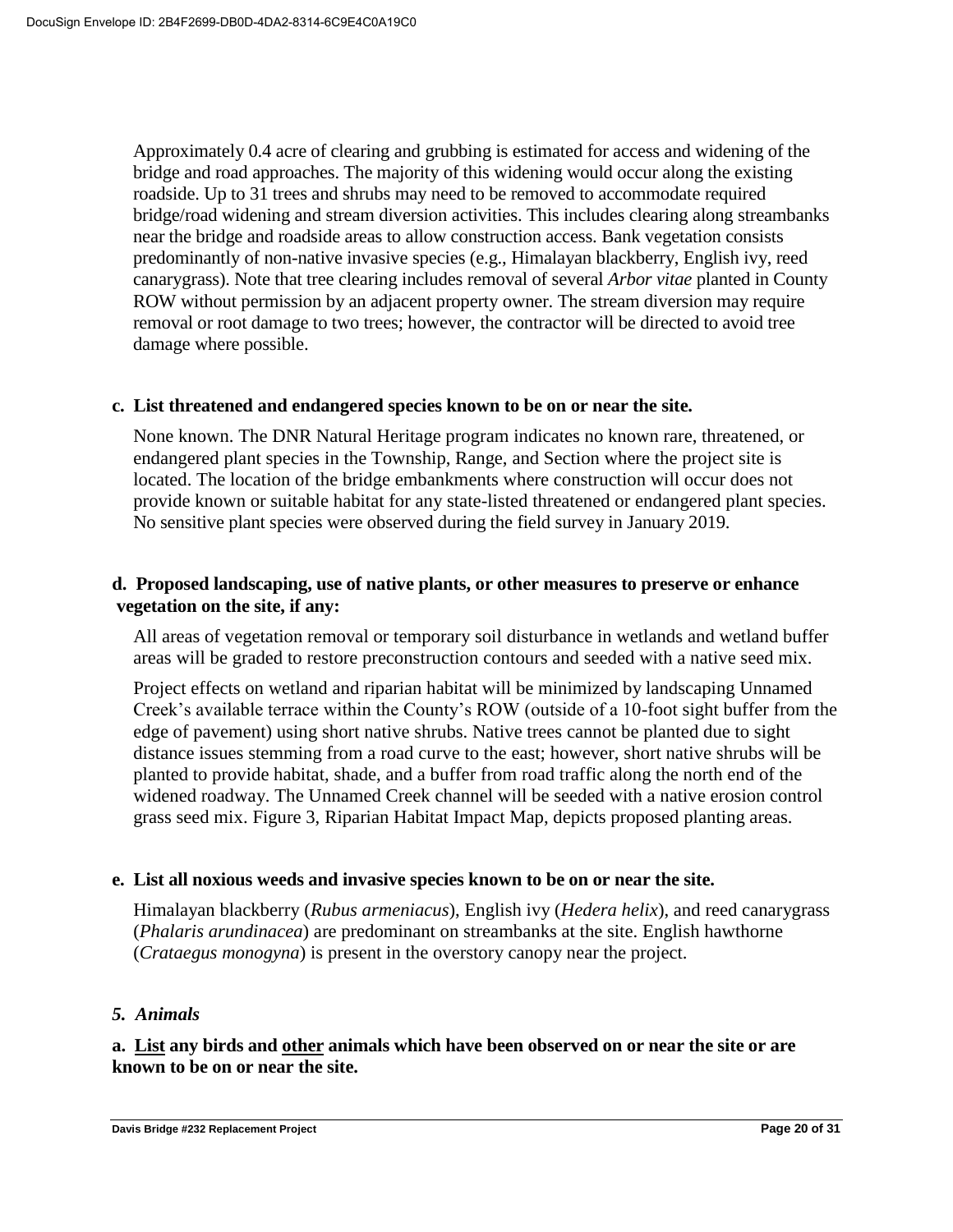Examples include:

birds: **hawk**, heron, eagle, **songbirds**, other: mammals: **deer**, bear, elk, beaver, other:

fish: bass, **salmon**, **trout**, herring, shellfish, other

The southwestern Washington/lower Columbia River Distinct Population Segment (DPS) of coastal cutthroat trout is likely present within the study area (WDFW 2019a). This DPS is considered a federal species of concern but is not protected under the federal or state ESA. The life history of coastal cutthroat trout is one of the most complex of any Pacific salmonid. Cutthroat trout may be resident, anadromous, or migrate within freshwater systems. The life history type present in the study area includes nonmigratory or freshwater migratory coastal cutthroat trout. These fish are generally found in small streams and headwater tributaries. Anadromous cutthroat trout cannot access the study area due to the downstream fish passage barrier. Stream flows, substrate, and other habitat conditions within the study area appear suitable to support spawning, rearing, and migration habitat for cutthroat trout.

#### **b. List any threatened and endangered species known to be on or near the site.**

Federally protected terrestrial and freshwater species were evaluated by using the USFWS IPaC system online (USFWS 2019) to generate a site-specific trust resources list (Table 4). Critical habitat has been designated for streaked horned lark (*Eremophila alpestris strigata*), Oregon spotted frog (*Rana pretiosa*), and bull trout (*Salvelinus confluentus*), and proposed for yellow-billed cuckoo (*Coccyzus americanus*). However, none of these designations include the study area. Critical habitat has not been designated or proposed for gray wolf (*Canis lupus*). The resource list did not list any migratory bird species that could be present in the vicinity of the study area.

| <b>Species</b>                                             | <b>Federal Status</b> | <b>State Status</b> | Potential Habitat in Study Area                                                                                                                                            |
|------------------------------------------------------------|-----------------------|---------------------|----------------------------------------------------------------------------------------------------------------------------------------------------------------------------|
| Gray wolf ( <i>Canis</i><br>lupus)                         | Endangered            | Endangered          | No. Nearest known wolf packs in<br>Washington have been documented<br>north of Cle Elum. Wolf populations<br>generally limited to remote, relatively<br>unpopulated areas. |
| Streaked horned lark<br>(Eremophila<br>alpestris strigata) | Threatened            | Endangered          | No. Require large expanses of bare or<br>sparsely vegetated land for foraging<br>and nesting. These habitats are not<br>present in the study area.                         |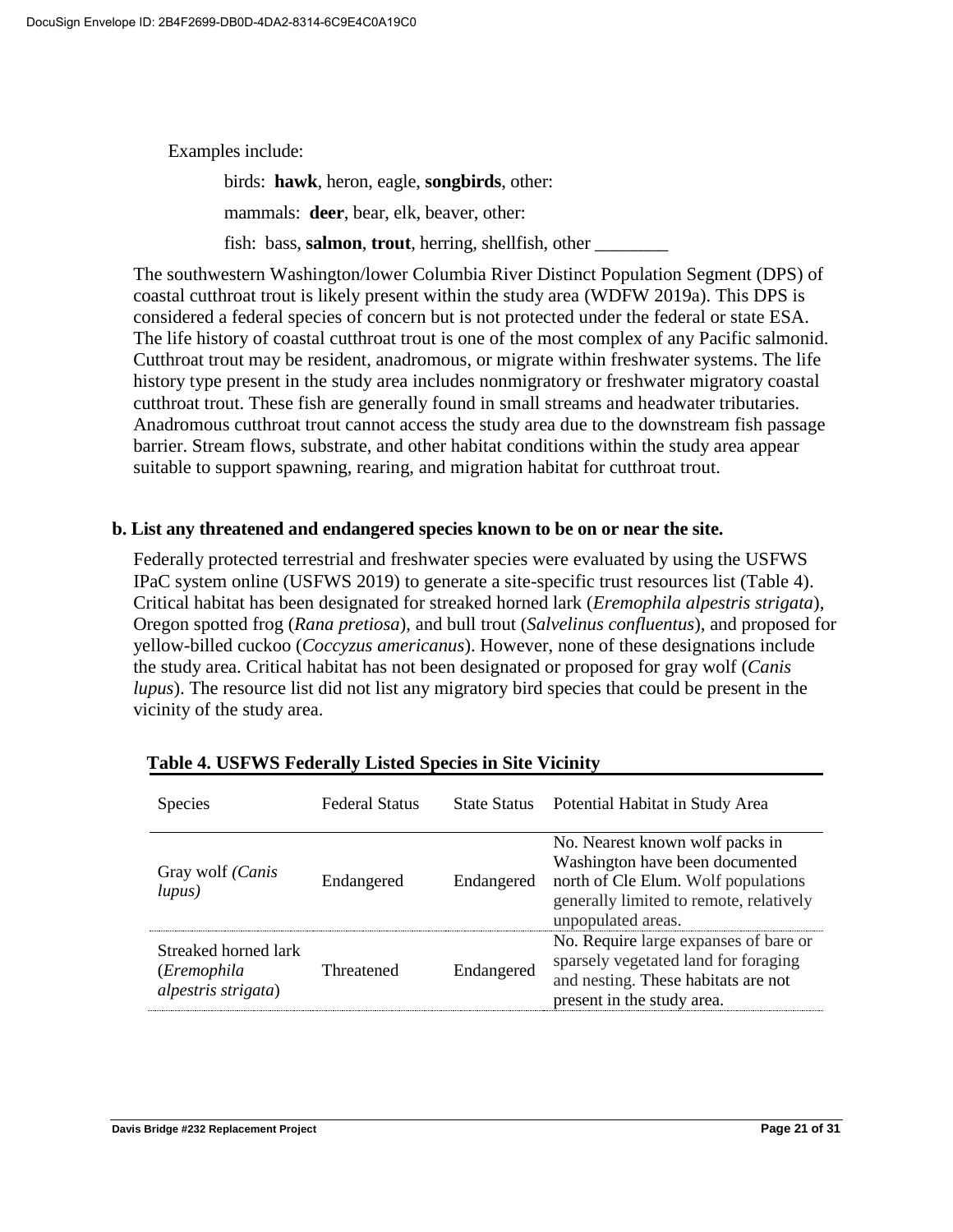| <b>Species</b>                                                   | <b>Federal Status</b> | <b>State Status</b> | Potential Habitat in Study Area                                                                                                                                                                                                                                           |
|------------------------------------------------------------------|-----------------------|---------------------|---------------------------------------------------------------------------------------------------------------------------------------------------------------------------------------------------------------------------------------------------------------------------|
| Yellow-billed<br>cuckoo<br>(Coccyzus<br><i>americanus</i> )      | Threatened            | Endangered          | Potential, but unlikely. Prefers large<br>contiguous riparian zones with<br>cottonwoods and willows. May also<br>nest in fir woodlands and brushy<br>hillsides. Riparian habitat within the<br>study area contains willow and alder<br>but is very narrow and fragmented. |
| <b>Bull trout</b><br><i>(Salvelinus)</i><br><i>confluentus</i> ) | Threatened            | Candidate           | No. Not known to occur in Fifth Plain<br>Creek or Lacamas subwatershed.<br>Downstream fish passage barrier<br>prevents access to study area.                                                                                                                              |
| Oregon spotted frog<br>(Rana pretiosa)                           | Threatened            | Endangered          | No. Existing populations occur in<br>large shallow wetland systems<br>associated with a stream network.<br>Although a few wetlands were<br>documented in the study area, they<br>are not of sufficient type or size to<br>provide suitable spotted frog habitat.          |

No federally listed fish species are known to occur near the site. Fish passage for anadromous salmonids is blocked downstream by a natural high-gradient system in Lacamas Creek (downstream from Lacamas Lake [WDFW 2019a, b]). Two dam structures that impound Lacamas Lake further prevent the opportunity for anadromous fish to migrate into the study area and upper watershed.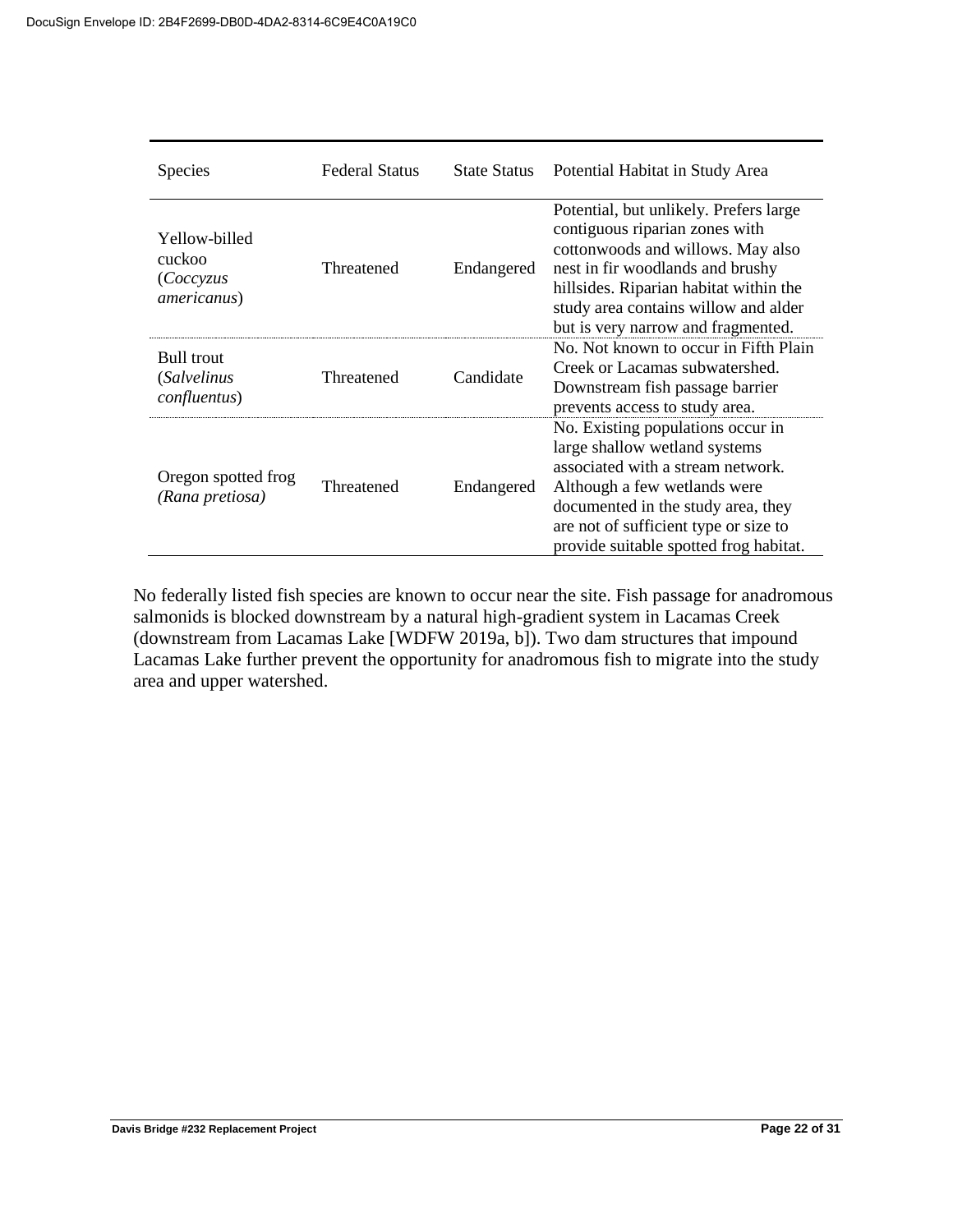#### **c. Is the site part of a migration route? If so, explain.**

The project site is located within the Pacific Flyway, which stretches almost the entire width from the Pacific Ocean to the Cascade Range foothills. The proposed project will not preclude the use of known migratory bird routes through the area.

### **d. Proposed measures to preserve or enhance wildlife, if any:**

The new bridge design (wider opening, scour protection) will result in improved sediment transport and channel stability and increased channel complexity. Connecting Unnamed Creek and Fifth Plain Creek will provide off-channel habitat, which traps sediment and provides flood storage, rearing habitat for fish, and refuge from high-flow events. Up to 1.5 feet of rounded fish-friendly gravels will be placed in the Fifth Plain Creek channel within the project area to enhance in-stream fish habitat. Additionally, revegetation measures under Item B.4.d will limit impacts to and enhance habitat for wildlife. All of these improvements will benefit habitat for wildlife at the site.

#### **e. List any invasive animal species known to be on or near the site.**

No invasive animal species are known to occur at or near the site.

### **6.** *Energy and Natural Resources*

### **a. What kinds of energy (electric, natural gas, oil, wood stove, solar) will be used to meet the completed project's energy needs? Describe whether it will be used for heating, manufacturing, etc.**

The completed project will not have any energy needs. Lighting is not part of the project design.

### **b. Would your project affect the potential use of solar energy by adjacent properties? If so, generally describe.**

The proposed project will not shade adjacent properties or otherwise affect the potential use of solar energy by adjacent properties.

### **c. What kinds of energy conservation features are included in the plans of this proposal? List other proposed measures to reduce or control energy impacts, if any:**

The proposed project does not include plans for energy conservation features, and no energy will be generated by the completed project.

### **7.** *Environmental Health*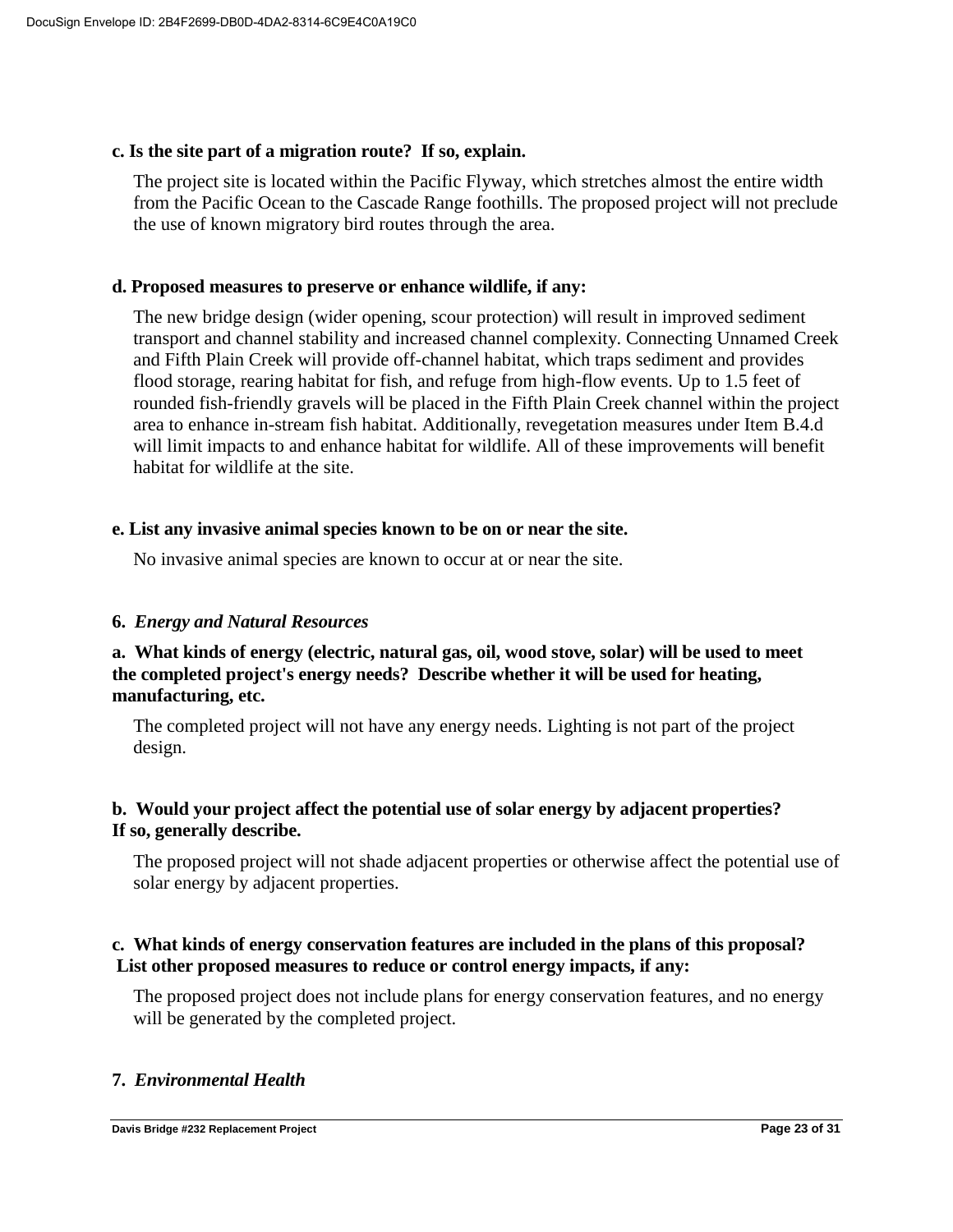**a. Are there any environmental health hazards, including exposure to toxic chemicals, risk of fire and explosion, spill, or hazardous waste, that could occur as a result of this proposal? If so, describe.**

#### **1) Describe any known or possible contamination at the site from present or past uses.**

No known or possible contamination from present or past uses is present on the project site.

### **2) Describe existing hazardous chemicals/conditions that might affect project development and design. This includes underground hazardous liquid and gas transmission pipelines located within the project area and in the vicinity.**

No hazardous chemicals/conditions are on the project site. No pipelines within the vicinity will affect project development and design.

### **3) Describe any toxic or hazardous chemicals that might be stored, used, or produced during the project's development or construction, or at any time during the operating life of the project.**

There are no toxic or hazardous chemicals that might be produced during the development or construction of the project. Staging areas (used for equipment storage, vehicle storage, fueling, servicing, and hazardous material storage) will be established on the closed road in a location and manner that will prevent contaminants such as petroleum products, hydraulic fluid, fresh concrete, sediments, sediment-laden water, chemicals, or any other toxic or harmful materials from entering waters of the state. Project operations will not produce any toxic or hazardous chemicals.

### **4) Describe special emergency services that might be required.**

No new emergency services will be required. If fire, ambulance, and emergency medical services are required, these services are already provided in Clark County.

#### **5) Proposed measures to reduce or control environmental health hazards, if any:**

Industry-standard, established safe work practices and policies will be followed to reduce or control environmental health hazards. Industry-standard health, safety, and environmental management policies will be implemented and followed to reduce hazards.

#### **b. Noise**

### **1) What types of noise exist in the area which may affect your project (for example: traffic, equipment, operation, other)?**

Some traffic noise is present in the project area. However, traffic noise is not expected to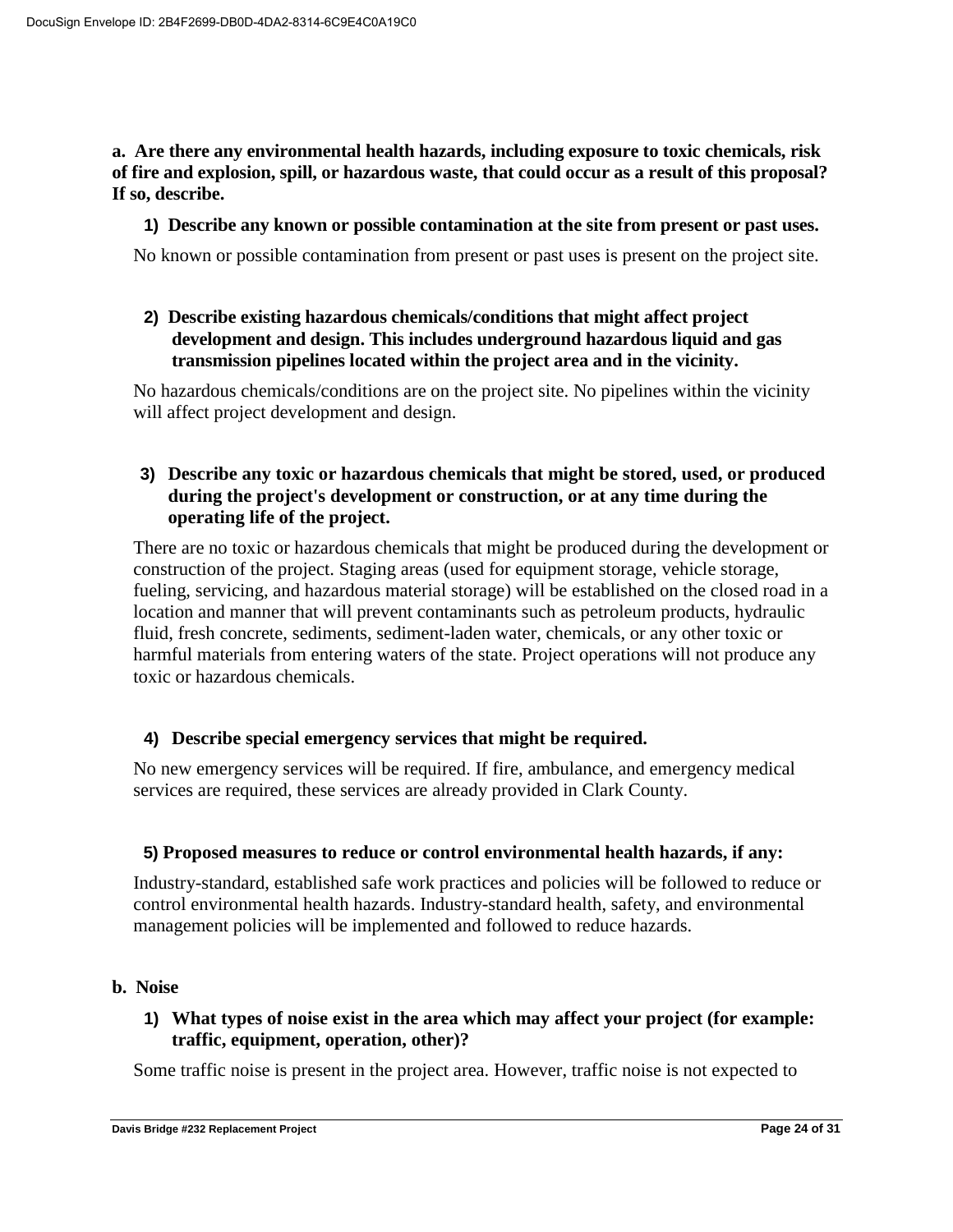affect operation of the completed project.

### **2) What types and levels of noise would be created by or associated with the project on a short-term or a long-term basis (for example: traffic, construction, operation, other)? Indicate what hours noise would come from the site.**

Construction activity will contribute to an increase in overall noise levels in the project vicinity during project construction. Typical construction noise levels range from 70 to 90 A-weighted decibels at 50 feet from the source of activity. However, construction noise levels will vary by construction activity and would be considered temporary or short term.

Long-term noise sources associated with the completed project are limited to vehicular traffic on the bridge. Vehicular traffic noise is not expected to increase from current noise levels.

### **3) Proposed measures to reduce or control noise impacts, if any:**

Construction of the project will comply with Clark County noise ordinance regulations.

#### *8. Land and Shoreline Use*

### **a. What is the current use of the site and adjacent properties? Will the proposal affect current land uses on nearby or adjacent properties? If so, describe.**

Historical imagery dating back to 1990 reveal that the project area, which includes Northeast Davis Road at Fifth Plain Creek and surrounding properties, have been used for essentially the same purposes for the past 30 years: transportation, rural residential, and small-scale agriculture/pasture. The proposed project will not result in permanent effects on current land use.

### **b. Has the project site been used as working farmlands or working forest lands? If so, describe. How much agricultural or forest land of long-term commercial significance will be converted to other uses as a result of the proposal, if any? If resource lands have not been designated, how many acres in farmland or forest land tax status will be converted to nonfarm or nonforest use?**

The project area is zoned Rural (R-5), and several adjacent properties appear to have been used historically for agricultural purposes. Fields are currently fallow, and no active grazing was observed during site visits.

No agricultural or forest land of long-term commercial significance will be converted to other use, as no resource lands have been designated in the project vicinity. No land in farmland or forest land tax status will be converted, as no lands in the project vicinity have those designations.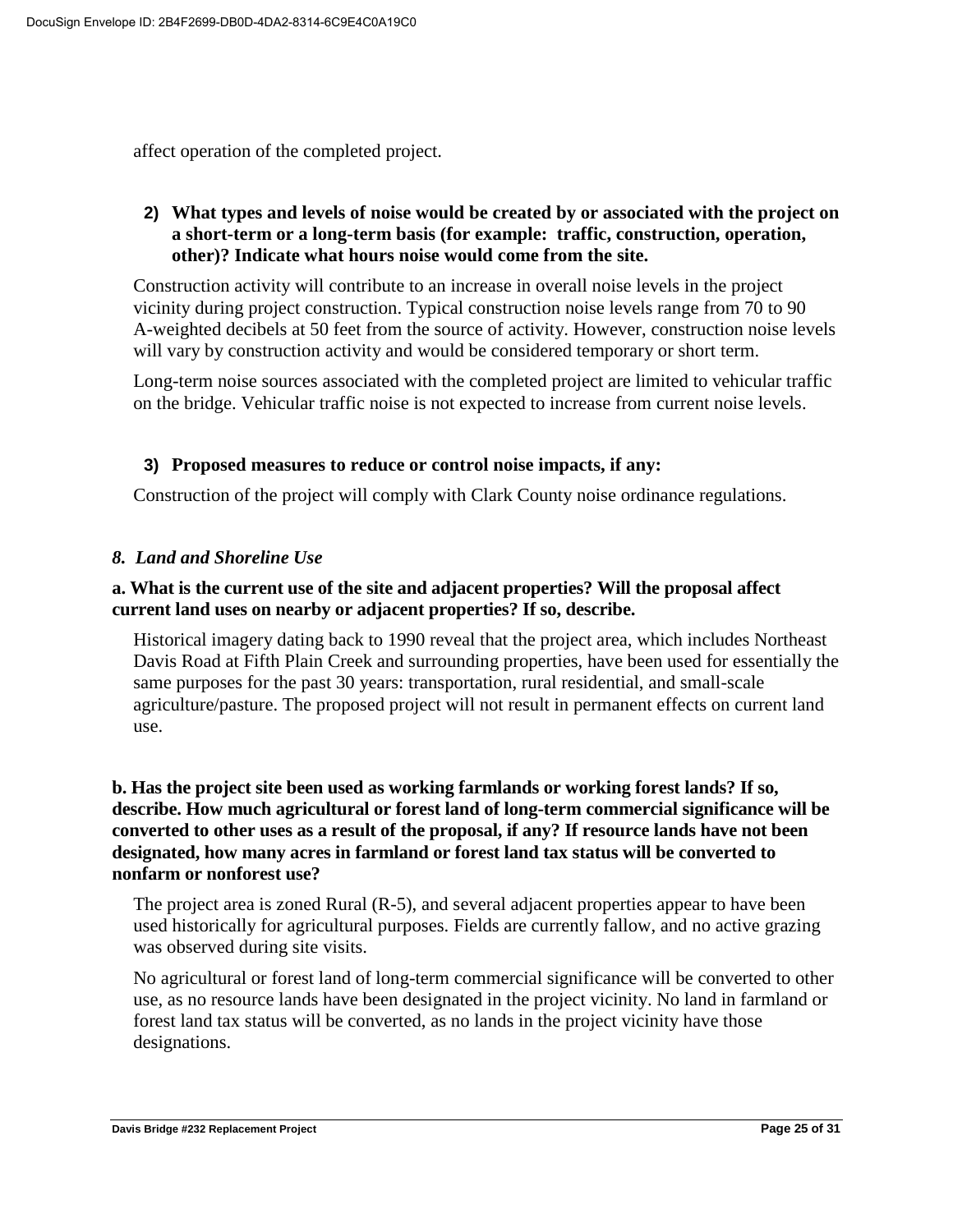### **c. Will the proposal affect or be affected by surrounding working farm or forest land normal business operations, such as oversize equipment access, the application of pesticides, tilling, and harvesting? If so, how:**

The proposal will not affect or be affected by surrounding working farm or forest land normal business operations.

### **d. Describe any structures on the site.**

Constructed in 1935 and rebuilt in 1953, the Davis Bridge (No. 232) is a concrete slab and stringer (beam) bridge. At the bridge's north side, a 24-inch-diameter metal culvert passes through a rock retaining wall and drains at the creek's east bank. The culvert is perched above the surface of Fifth Plain Creek.

The Davis Bridge superstructure consists of a concrete deck, longitudinal beams, and slab. The single-span deck measures approximately 26 feet long and 20 feet wide. The six beams are precast board form concrete measuring 16 inches high by 9 inches wide, with chamfered corners. They are spaced about 3 feet apart. The concrete slab measures approximately 16 inches thick.

The substructure consists of concrete abutments with wing walls. The abutments materials appear to date from two distinct periods. They consist of the original 1935 construction at the base with the distinct 1953 construction on top and set back slightly. The original base, approximately 14 inches tall, includes the original wing walls that measure about 5 ½ feet in width and 14 inches in height. This lower section of the abutments displays larger aggregate and more extensive deterioration. The upper sections, exhibit board form construction and measure approximately 3 feet high under the concrete slab. The wing walls measure approximately 5 feet high and  $6\frac{1}{2}$  feet wide. Remnants of board forms are secured against each 1935 abutment, although they do not appear to have been used for the 1935 construction. Metal W-beam guardrails extending along the north and south sides of the bridge are mounted on 29-inch-tall, 7 x 7-inch wooden posts at each corner and five steel I-beam posts. Each I-beam is 34 inches high and 4 inches wide and bolted to the concrete slab. Two horizontal metal pipes run the length of the bridge's southern side. The larger pipe with an approximately 4-inch diameter is mounted just below the guard rail and gradually returns beneath the roadway before reaching the wooden post on each end. The smaller pipe with an approximately 2 ½-inch diameter runs underneath the bridge and along each abutment before gradually descending to ground level. The function of these pipes is not abundantly clear.

A field investigation and review of the 1953 architectural drawings indicate that the original metal W-beam guardrails were replaced on an unknown date with longer guardrails extending fully between both abutments. Like the original guardrails, the existing W-beam guardrails are mounted on evenly spaced steel I-beam posts. The alteration to the guardrails involved installation of wooden posts to support the extension of the guardrails to the abutments. The two metal pipes on the bridge's south side appear to have been added since the original construction on unknown dates. The southeast corner of the slab shows signs of settling. The multiple layers of concrete indicate that Northeast Davis Road and the deck have been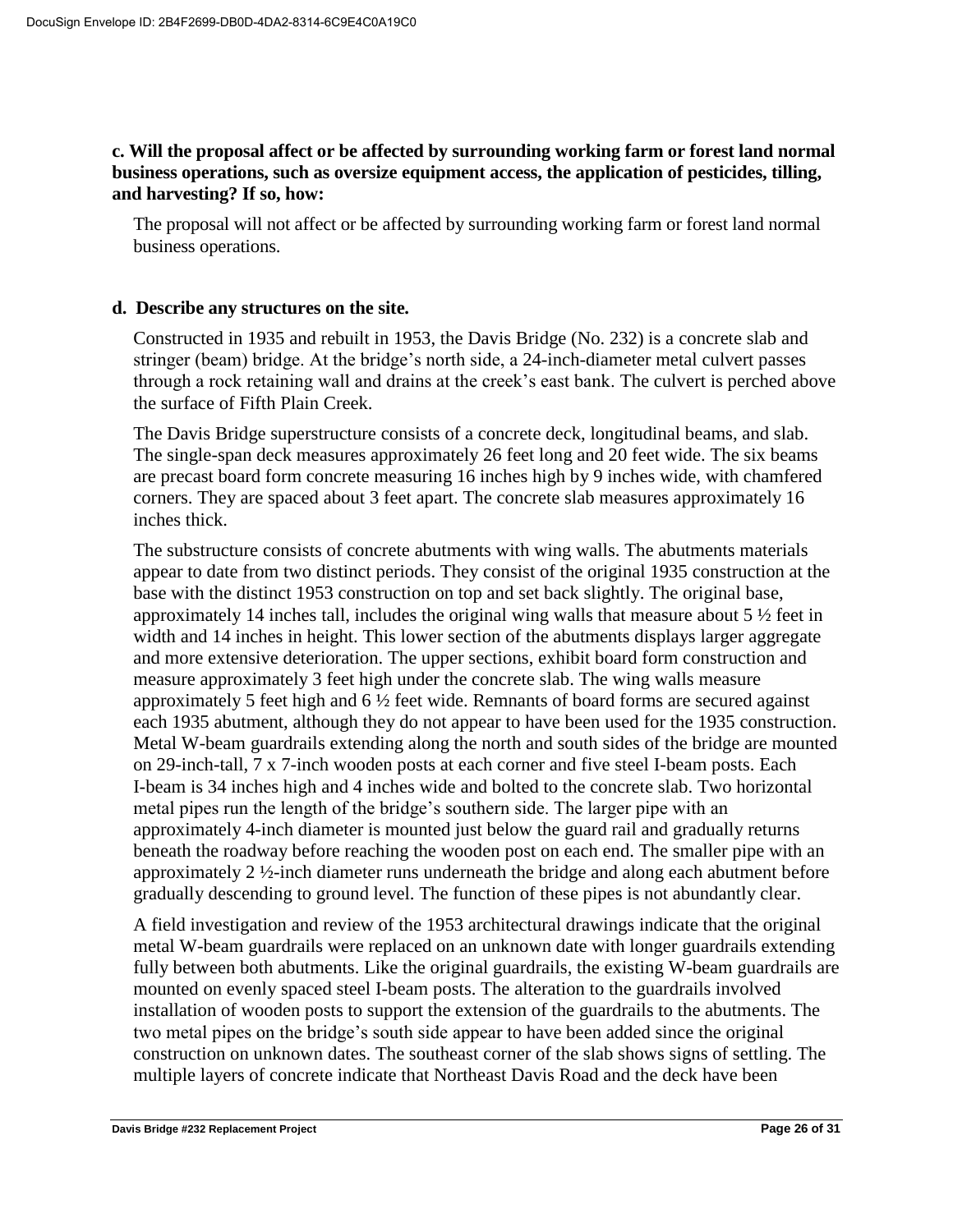repaved numerous times since 1953.

#### **e. Will any structures be demolished? If so, what?**

The existing bridge structure and the culvert outfall for the seasonal, roadside stream will be demolished.

### **f. What is the current zoning classification of the site?**

Rural-5

### **g. What is the current comprehensive plan designation of the site?**

Rural-5

#### **h. If applicable, what is the current shoreline master program designation of the site?**

Not applicable. Fifth Plain Creek at the Davis Bridge crossing is outside the jurisdiction of the current shoreline master program. Shoreline jurisdiction on Fifth Plain Creek starts from its 20 cubic feet per second (cfs) point (Sec. 6, T2N, R3E) and extends downstream to its confluence with Lacamas Creek (Clark County Code [CCC] Chapter 40.460.210). The project site is located upstream of the 20 cfs point.

### **i. Has any part of the site been classified as a critical area by the city or county? If so, specify.**

Fifth Plain Creek; Unnamed Stream; Wetlands A, C, D, and E; and associated protective buffers documented in the Wetland Delineation Report (AECOM 2020b) are regulated under Clark County's Critical Areas Ordinances for habitat conservation (CCC Chapter 40.440) and wetland protection (CCC Chapter 40.450). Because Wetland B is within the bank-full width of Unnamed Creek, it is an exempted wetland and not subject to wetland protections provided under CCC Chapter 40.450 (CCC Chapter 40.450.010.C.2.c).

#### **j. Approximately how many people would reside or work in the completed project?**

No people will reside or work in the completed project.

### **k. Approximately how many people would the completed project displace?**

No businesses, residences, or short-term/temporary housing will be displaced as a result of the proposed project.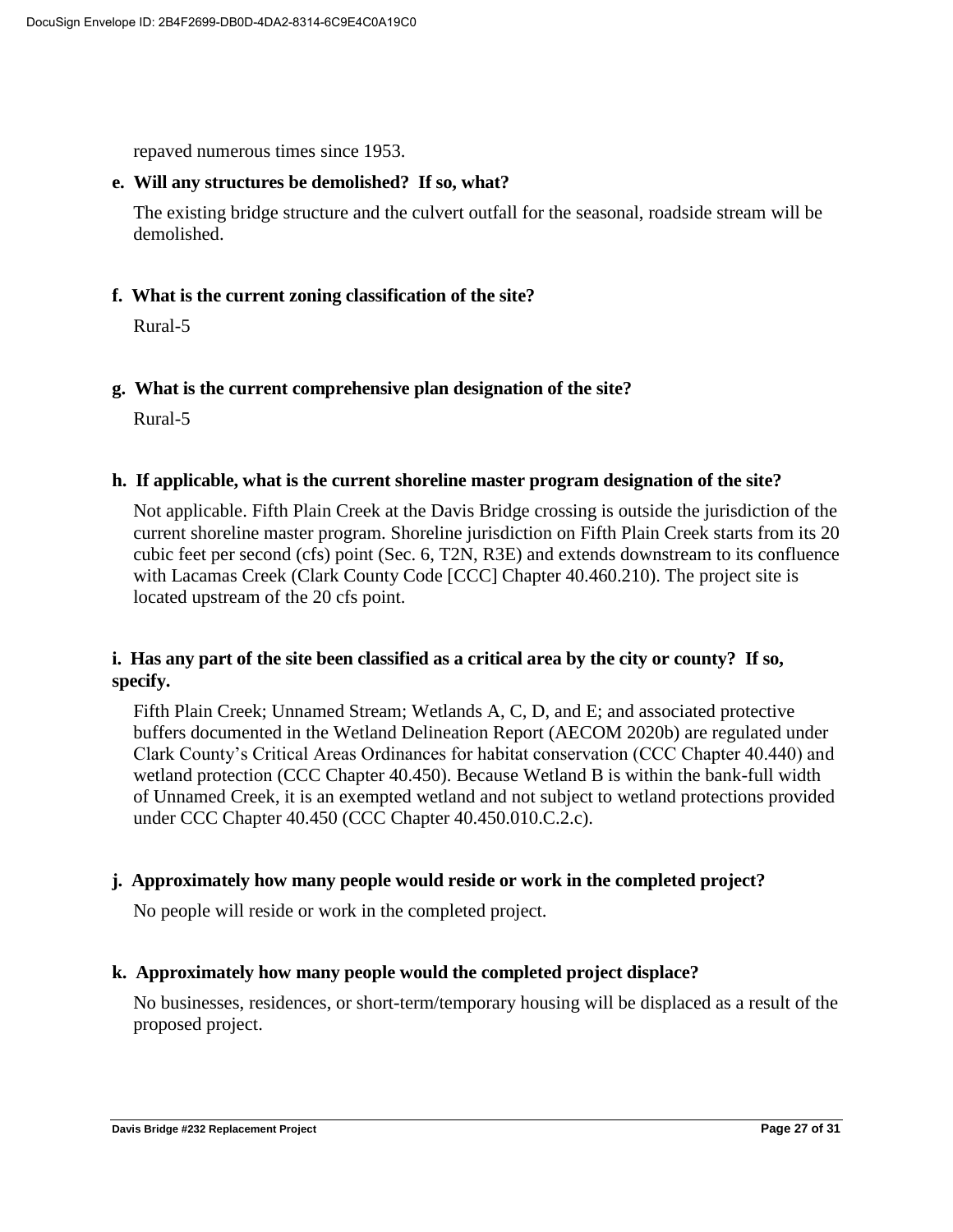#### **l. Proposed measures to avoid or reduce displacement impacts, if any:**

No measures are proposed as no displacements will occur.

### **m. Proposed measures to ensure the proposal is compatible with existing and projected land uses and plans, if any:**

No measures are proposed, as the proposed project is compatible with Clark County's bridge program, which requires regular inspection and maintenance of county-owned bridges. Davis Bridge is currently listed as structurally deficient and must be replaced to ensure structural stability and continued functionality.

### **n. Proposed measures to reduce or control impacts to agricultural and forest lands of longterm commercial significance, if any:**

No measures are proposed, as there are no impacts to agricultural and forest lands of long-term commercial significance from the proposed project.

#### *9. Housing*

### **a. Approximately how many units would be provided, if any? Indicate whether high, middle, or low-income housing.**

No housing units will be provided.

### **b. Approximately how many units, if any, would be eliminated? Indicate whether high, middle, or low-income housing.**

No housing units will be eliminated.

#### **c. Proposed measures to reduce or control housing impacts, if any:**

No housing impacts will occur with the proposed project.

#### *10. Aesthetics*

### **a. What is the tallest height of any proposed structure(s), not including antennas; what is the principal exterior building material(s) proposed?**

Beam guardrails will be the tallest aspect of the bridge structure. These features will be less than 3 feet tall.

#### **b. What views in the immediate vicinity would be altered or obstructed?**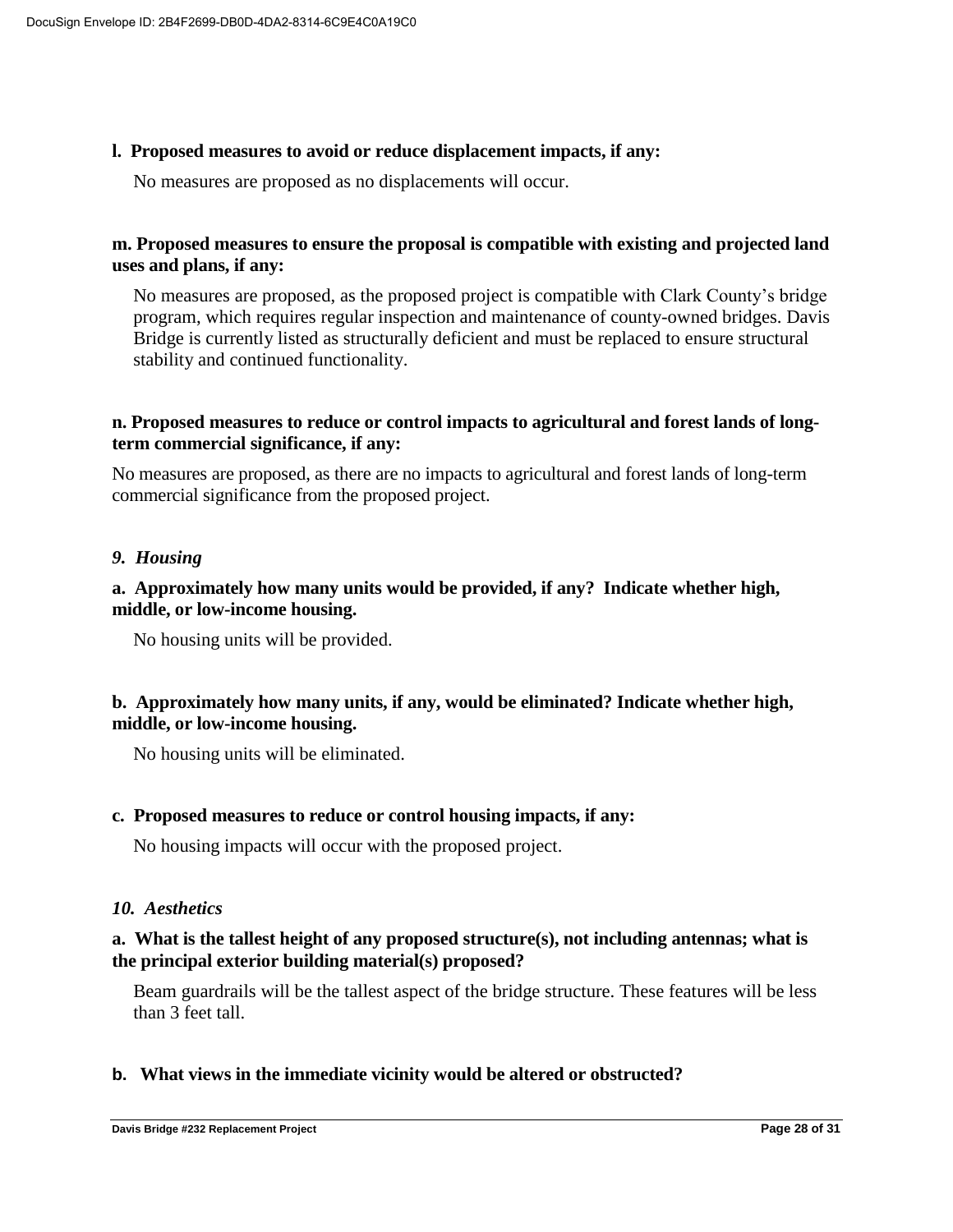The proposed project will not alter or obstruct any existing views.

#### **c. Proposed measures to reduce or control aesthetic impacts, if any:**

The proposed project will have no adverse aesthetic impacts; therefore, no measures to reduce or control impacts are proposed.

#### *11. Light and Glare*

### **a. What type of light or glare will the proposal produce? What time of day would it mainly occur?**

The completed project will not produce light trespass or glare.

**b. Could light or glare from the finished project be a safety hazard or interfere with views?**

The completed project will not create light or glare.

**c. What existing off-site sources of light or glare may affect your proposal?**

No existing sources of light or glare will affect the proposed project.

**d. Proposed measures to reduce or control light and glare impacts, if any:**

No measures are proposed.

#### *12. Recreation*

#### **a. What designated and informal recreational opportunities are in the immediate vicinity?**

There are no designated or informal recreation opportunities in the immediate vicinity of the proposed project.

Davis Road/119th Street is classified as a "Shared Roadway/Difficult Connection lower traffic street with sight distance limitations and higher speeds" for bike travel.

#### **b. Would the proposed project displace any existing recreational uses? If so, describe.**

The proposed project will not displace any existing recreational uses.

### **c. Proposed measures to reduce or control impacts on recreation, including recreation opportunities to be provided by the project or applicant, if any:**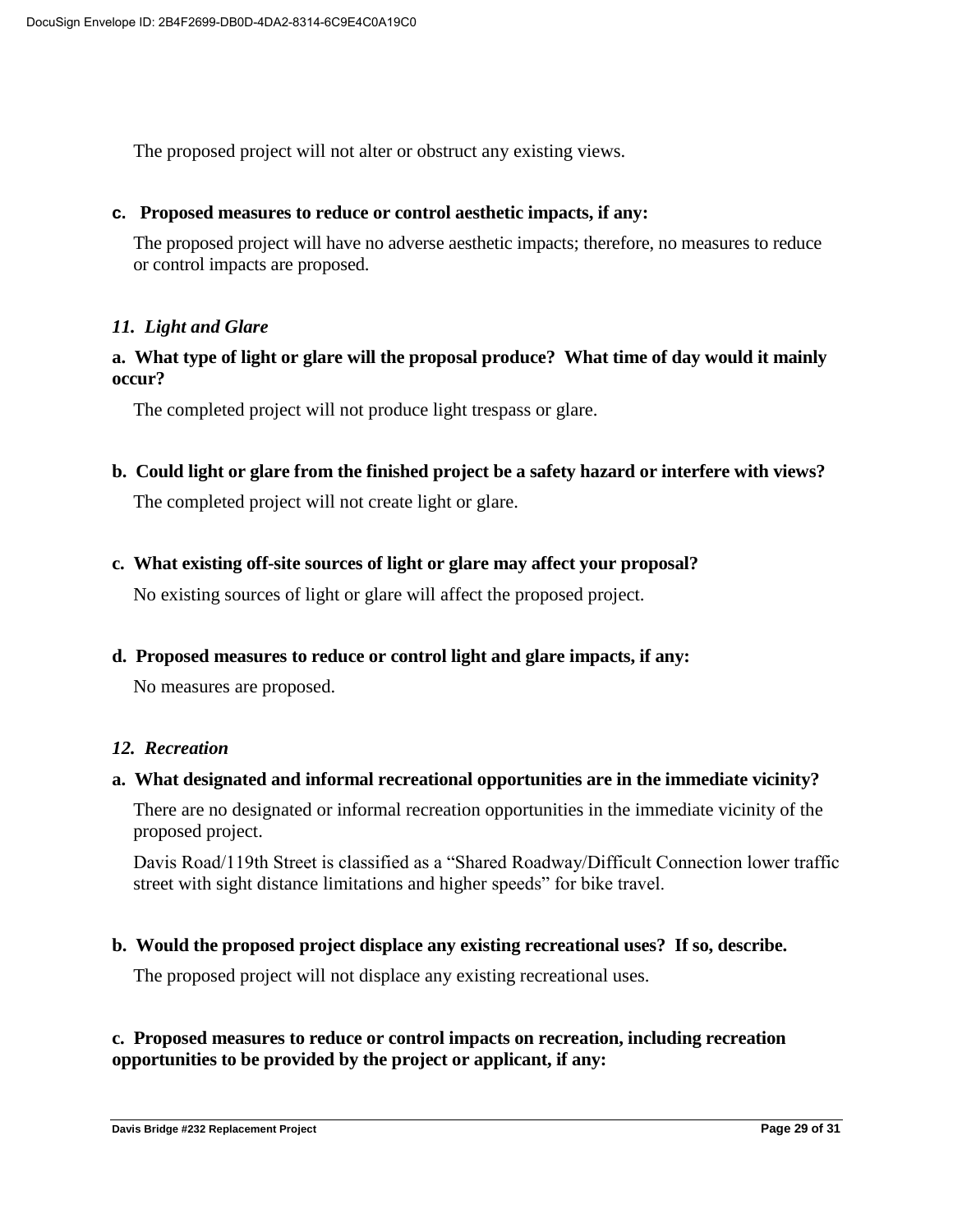No measures are proposed.

### *13. Historic and Cultural Preservation*

**a. Are there any buildings, structures, or sites, located on or near the site that are over 45 years old listed in or eligible for listing in national, state, or local preservation registers? If so, specifically describe.**

The bridge structure (described in B.8.c) is over 45 years old. AECOM recommends that the historic bridge is not significant under any of the National Register of Historic Places (NRHP) criteria and therefore not eligible for the NRHP based on lack of significant historical association and information potential. A Cultural Resources Assessment Report (AECOM 2020e) prepared for the bridge replacement project has been submitted to the DAHP for review.

### **b. Are there any landmarks, features, or other evidence of Indian or historic use or occupation? This may include human burials or old cemeteries. Are there any material evidence, artifacts, or areas of cultural importance on or near the site? Please list any professional studies conducted at the site to identify such resources.**

The DAHP statewide predictive model shows the majority of the project area as a having a very high-to-high risk to contain archaeological resources. However, no landmarks, features, or other evidence of Indian or historic use or occupation were observed during the cultural resources inventory. The records search conducted for the inventory found that the project area has not been surveyed for cultural resources, and no previously recorded precontact or historic-era archaeological resources are present.

Eight cultural resource investigations have been conducted within 1 mile of the project area. The majority of these have been small-scale surveys conducted in compliance with local cultural resource protection ordinances (e.g., Clark County) and have generally yielded negative results. One large-scale survey of the proposed route of a natural gas pipeline was conducted in the vicinity of the project area. The survey identified several archaeological sites; however, none of the sites identified in the study are within 1 mile of the current Project (Lloyd-Jones et al. 2010).

One precontact archaeological site has been documented within 1 mile of the project area. The site was identified during the survey of a Pacific Northwest Pipeline in the late 1950s and consists of a low-density precontact lithic scatter (Tuohy and Bryan 1959). The site was found in a plowed field on a hill overlooking Fifth Plain Creek. Material observed on the ground surface consisted of four flaked or pecked pebble tools and a few pieces of flaking debris (Tuohy and Bryan 1959:28). The archaeological site is currently listed on the NRHP.

In summary, few areas within the vicnity of the Project area have been inventoried, and only one site has been documented within a mile of the project site. However, precontact use of the region is well documented. Isolated tools, lithic scatters, and an burial site have been found in the broader vicinity (3 to 5 miles away), along nearby waterways such as Fifth Plain Creek,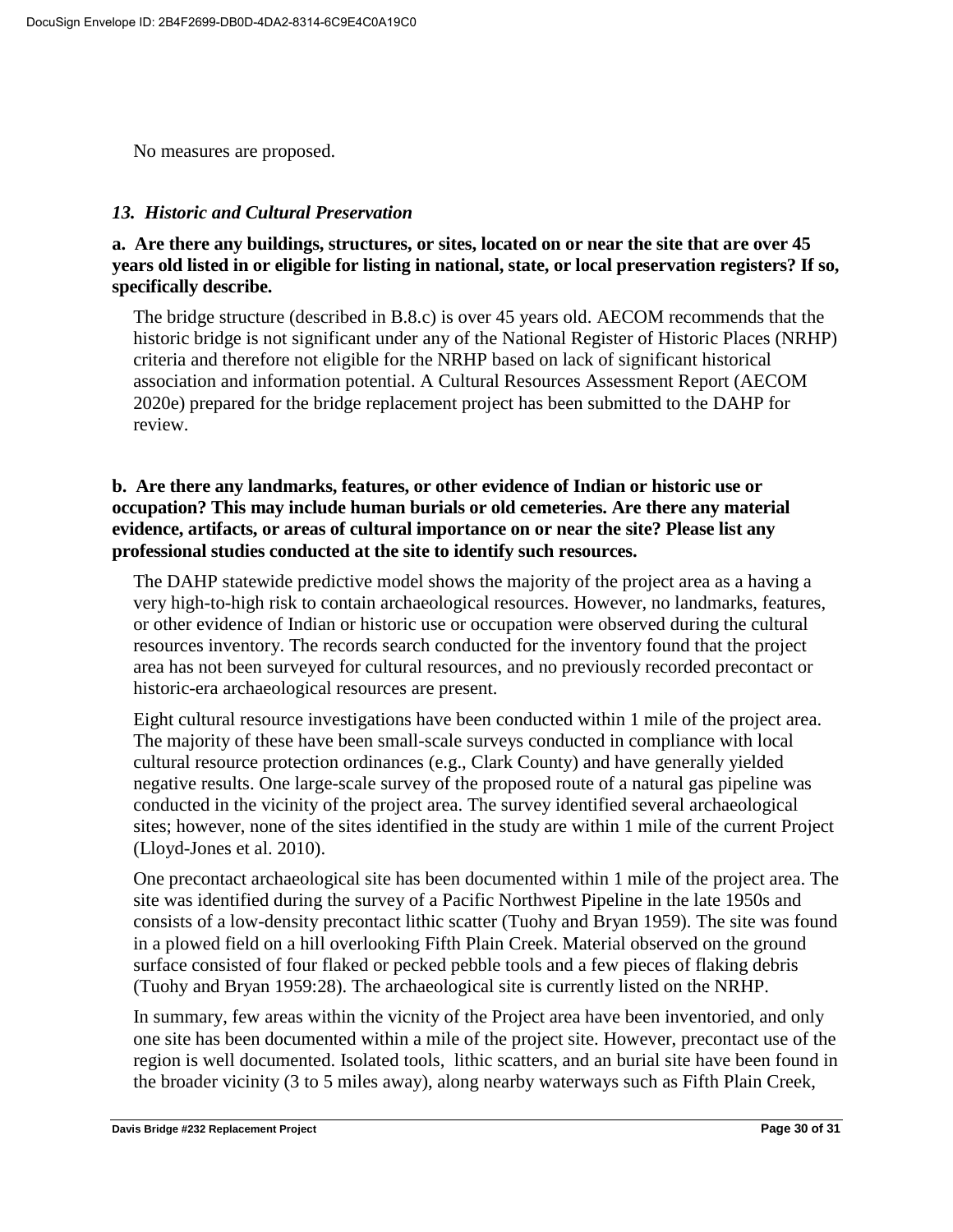Shanghai Creek, and Lacamas Creek, and highlight intensive use of the area.

### **c. Describe the methods used to assess the potential impacts to cultural and historic resources on or near the project site. Examples include consultation with tribes and the department of archeology and historic preservation, archaeological surveys, historic maps, GIS data, etc.**

AECOM archaeologists conducted a cultural resources inventory to identify cultural resources; document, analyze, and interpret the identified resources within a regional context; and to provide NRHP eligibility recommendations for identified resources based on the results of the inventory. The results of the inventory are presented in the Cultural Resources Assessment (AECOM 2020e).

The following methods were used to assess potential impacts to cultural and historic resources on or near the project site:

- Archaeologists evaluated the environmental and cultural setting of the project to determine historic use of the area.
- A records search was conducted via DAHP's online WISAARD database, a restrictedaccess, searchable GIS database depicting locations of previously recorded archaeological sites, cultural resource surveys conducted after 1995, historic register properties, and cemeteries.
- An intensive-level pedestrian survey was conducted at the project area to identify archaeological sites, historic properties, and other cultural resources. The 3.1-acre Area of Potential Effects (APE) was surveyed using 5- to 10-meter transect intervals. Along each transect, the ground surface was examined for artifacts, features, or other evidence of cultural use.
- Subsurface discovery probing was conducted to supplement the pedestrian survey. Subsurface probes were placed at 20-meter intervals. All probes were excavated as 40 centimeter-diameter cylindrical holes, in 10-centimeter arbitrary levels. Data collected for each probe included the maximum depth of the probe, soil stratigraphy, sediment descriptions, extent of disturbance, depth to impenetrable layers, and presence/absence of cultural material. No artifacts were collected. Shovel probes were backfilled and the surface was restored to its original state as much as practicable.

### **d. Proposed measures to avoid, minimize, or compensate for loss, changes to, and disturbance to resources. Please include plans for the above and any permits that may be required.**

AECOM recommends that the project will have no effect on historic properties within the APE. Pending DAHP concurrence with this recommendation, AECOM has no further recommendations for historic built resources or archaeological investigations for the project.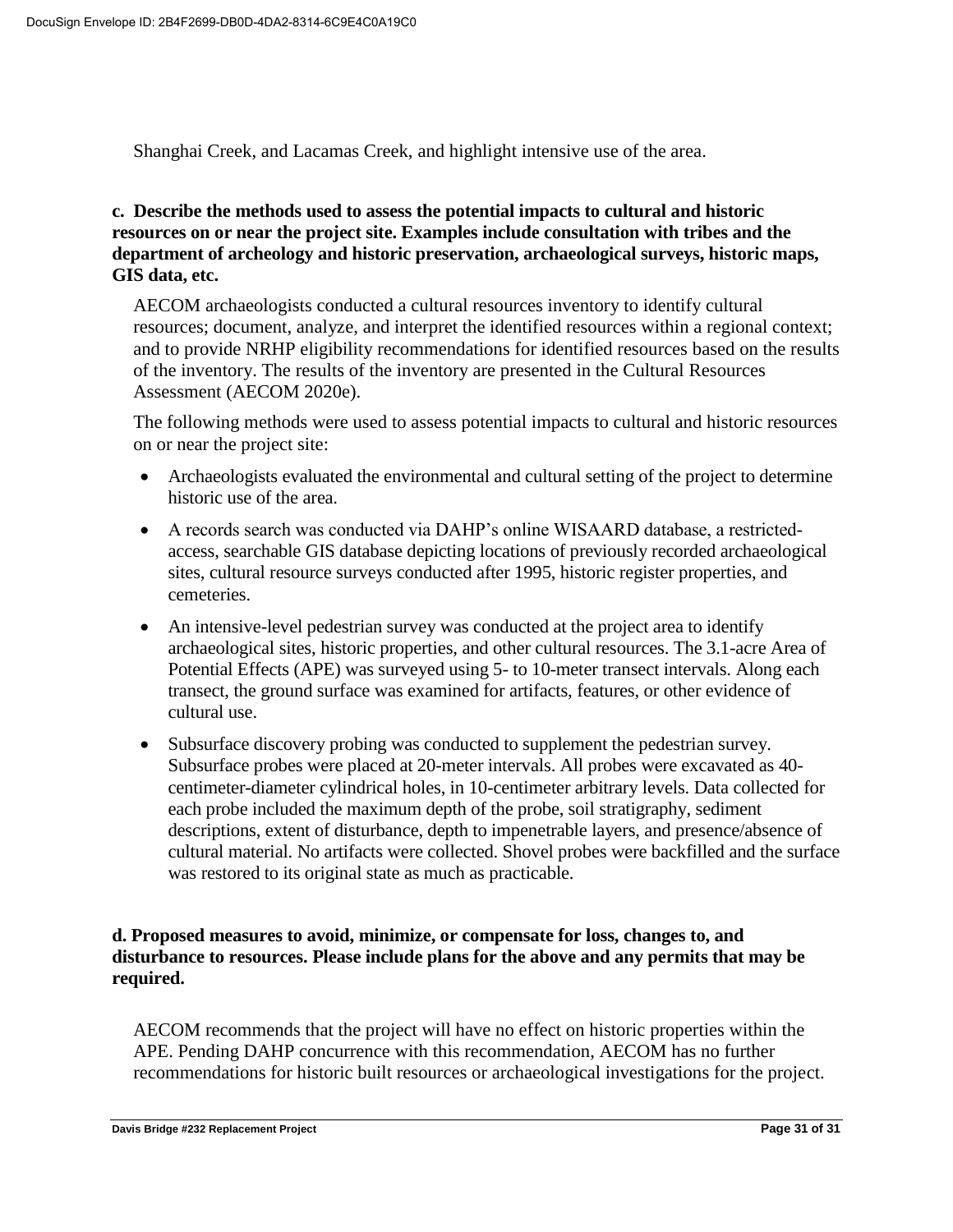However, as part of the pre-construction kickoff meeting, Clark County should provide construction worker training in recognition of cultural resources and in procedures to follow in the event cultural resources are unexpectedly encountered during construction, as outlined below.

Should archaeological materials (e.g., bones, shell, stone tools, beads, hearths, etc.) be observed during project activities, all work in the immediate vicinity must stop. The person making the observation must immediately contact Clark County [564-397-4227], who will contact a professional archaeologist, DAHP, and the affected tribe(s) in order to help assess the situation and determine how to preserve the resource(s). Compliance with all applicable laws pertaining to archaeological resources (Revised Code of Washington [RCW] 27.53 and 27.44, and Washington Administrative Code 25-48) is required. Failure to comply with this requirement could constitute a Class C Felony.

In the event human remains are encountered, the person making the discovery must immediately stop work and notify local law enforcement. Clark County shall ensure implementation of RCWs 68.50.645. 27.44.055, and 68.60.055, Inadvertent Discovery of Human Skeletal Remains on Non-Federal and Non-Tribal Land in the State of Washington.

### *14. Transportation*

### **a. Identify public streets and highways serving the site or affected geographic area and describe proposed access to the existing street system. Show on site plans, if any.**

The site is accessible via public streets. Northeast Davis Road/Northeast 109th Street serves the site.

### **b. Is the site or affected geographic area currently served by public transit? If so, generally describe. If not, what is the approximate distance to the nearest transit stop?**

The site is not currently served by public transit. The site is 2.9 miles from the nearest bus route (Ward Road and 76th Street, bus route 72, stop #3).

### **c. How many additional parking spaces would the completed project or non-project proposal have? How many would the project or proposal eliminate?**

The completed project will not add or remove any parking spots.

### **d. Will the proposal require any new or improvements to existing roads, streets, pedestrian, bicycle or state transportation facilities, not including driveways? If so, generally describe (indicate whether public or private).**

The project is a bridge replacement on a public road. Replacement of the bridge will require widening of the road approaches to connect the existing road to the new bridge and installation of new guard rails. The project does not require any new, or improvements to,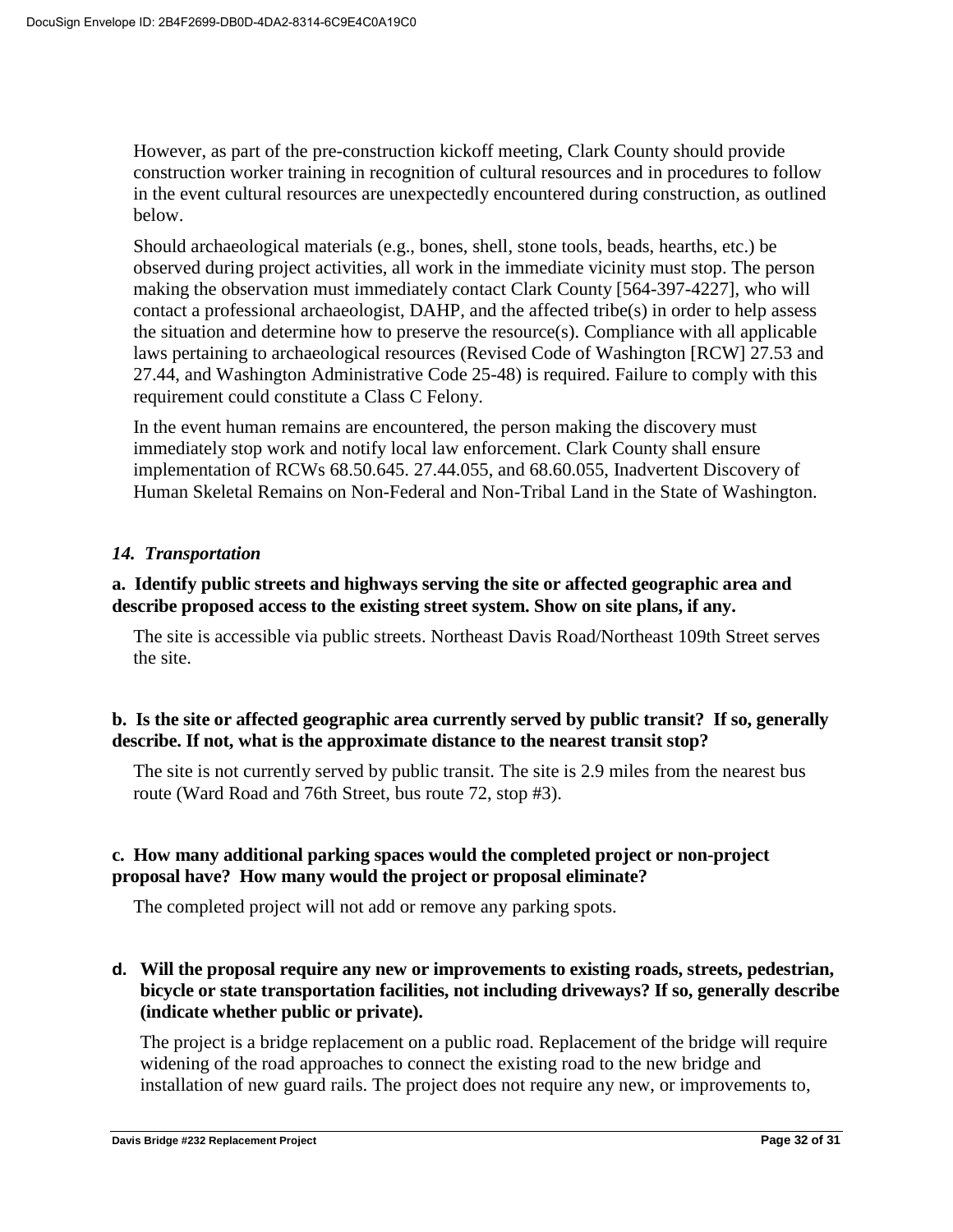pedestrian, bicycle, or state transportation facilities.

### **e. Will the project or proposal use (or oc[cur in the immediate vicinity of\) water, rail, or air](https://ecology.wa.gov/Regulations-Permits/SEPA/Environmental-review/SEPA-guidance/Checklist-guidance#14. Transportation)  transportation? If so, generally describe.**

The project will not occur in the immediate vicinity of water, rail, or air transportation.

**f. How many vehicular trips per day would be generated by the completed project or proposal? If known, indicate when peak volumes would occur and what percentage of the volume would be trucks (such as commercial and nonpassenger vehicles). What data or transportation models were used to make these estimates?**

The completed project will not generate any vehicular trips.

### **g. Will the proposal interfere with, affect or be affected by the movement of agricultural and forest products on roads or streets in the area? If so, generally describe.**

Davis Road will be closed at the bridge crossing for the duration of the project (approximately 4 months); therefore, local traffic impacts are anticipated. The bridge has an average daily traffic count of 2,766. During construction activities, vehicles will be detoured around the project site. The detour route is short (approximately 3 miles) and easy to navigate. Therefore, the project will not interfere with, affect, or be affected by the movement of agricultural and forest products.

#### **h. Proposed measures to reduce or control transportation impacts, if any:**

The County will develop a public involvement plan to address the extended bridge closure. Significant notification will occur to mitigate the direct impact to residents and the travelling public. The County will post and maintain detour signage for the duration of the bridge closure. Coordination with emergency response, postal service, utilities, waste service providers, and school districts will occur prior to bridge closure.

### *15. Public Services*

### **a. Would the project result in an increased need for public services (for example: fire protection, police protection, public transit, health care, schools, other)? If so, generally describe.**

The proposed project will not result in an increased need for public services. There will be no increase in the need for fire and emergency medical services provided by Clark County over what is normally used during the turnaround window.

#### **b. Proposed measures to reduce or control direct impacts on public services, if any.**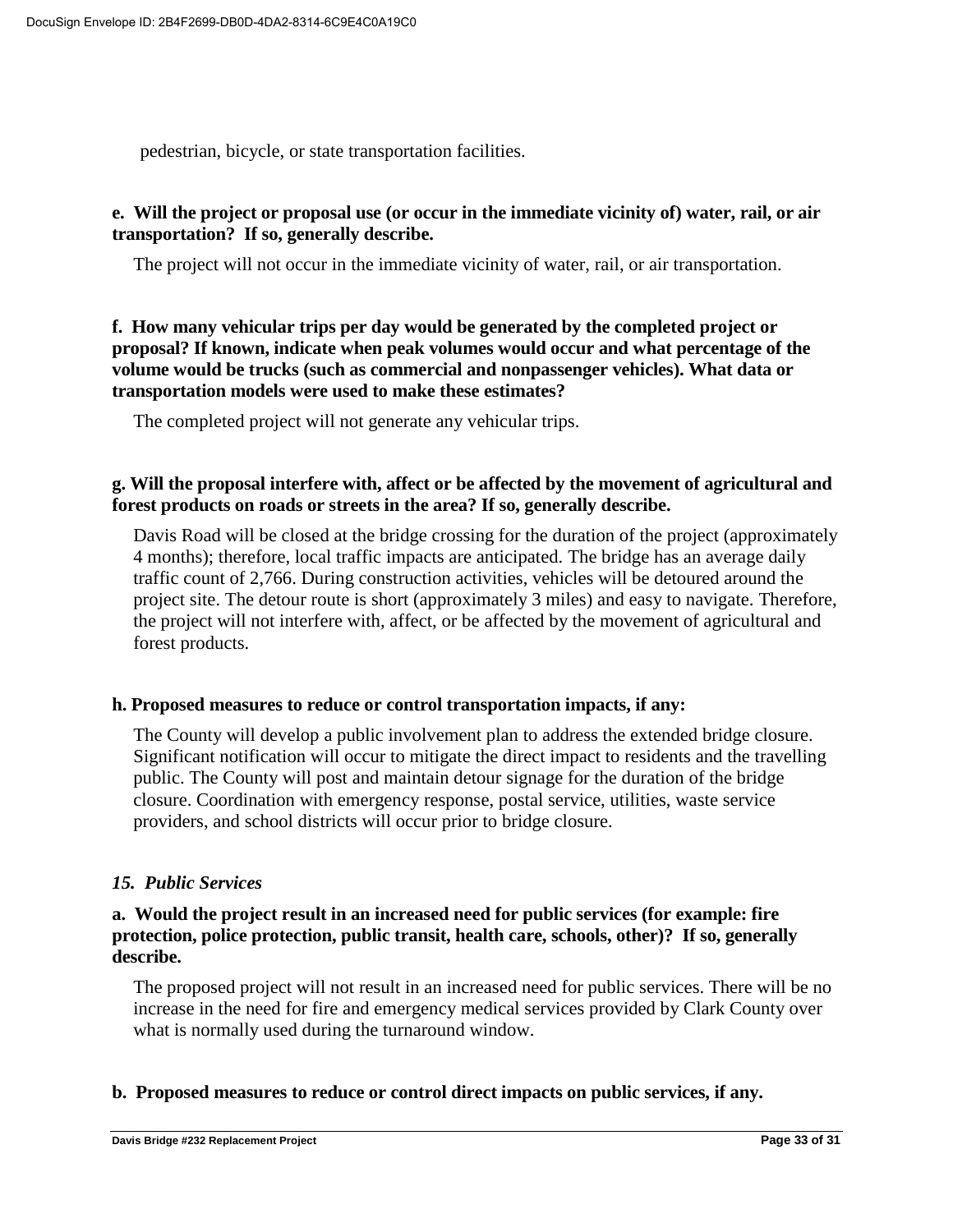Emergency response, postal service, utilities, waste service providers, and school districts will be notified prior to bridge closure to coordinate detour routing, as needed. No other mitigation measures are proposed.

#### *16. Utilities*

**a. Circle utilities currently available at the site:** 

## **electricity, natural gas, water, refuse service, telephone, sanitary sewer, septic system, other \_\_storm sewer\_\_\_\_\_\_\_\_\_**

Existing utilities (electrical, telephone) that span the bridge will be disconnected prior to bridge demolition and reinstalled once construction is complete. Two electrical utility poles on the south side of Northeast Davis Road will be relocated. The storm sewer system, consisting of drainage ditches on both sides of Northeast Davis Road, will be reconstructed following road construction.

### **b. Describe the utilities that are proposed for the project, the utility providing the service, and the general construction activities on the site or in the immediate vicinity which might be needed.**

No new utilities are proposed for the project. Existing utilities will be restored following construction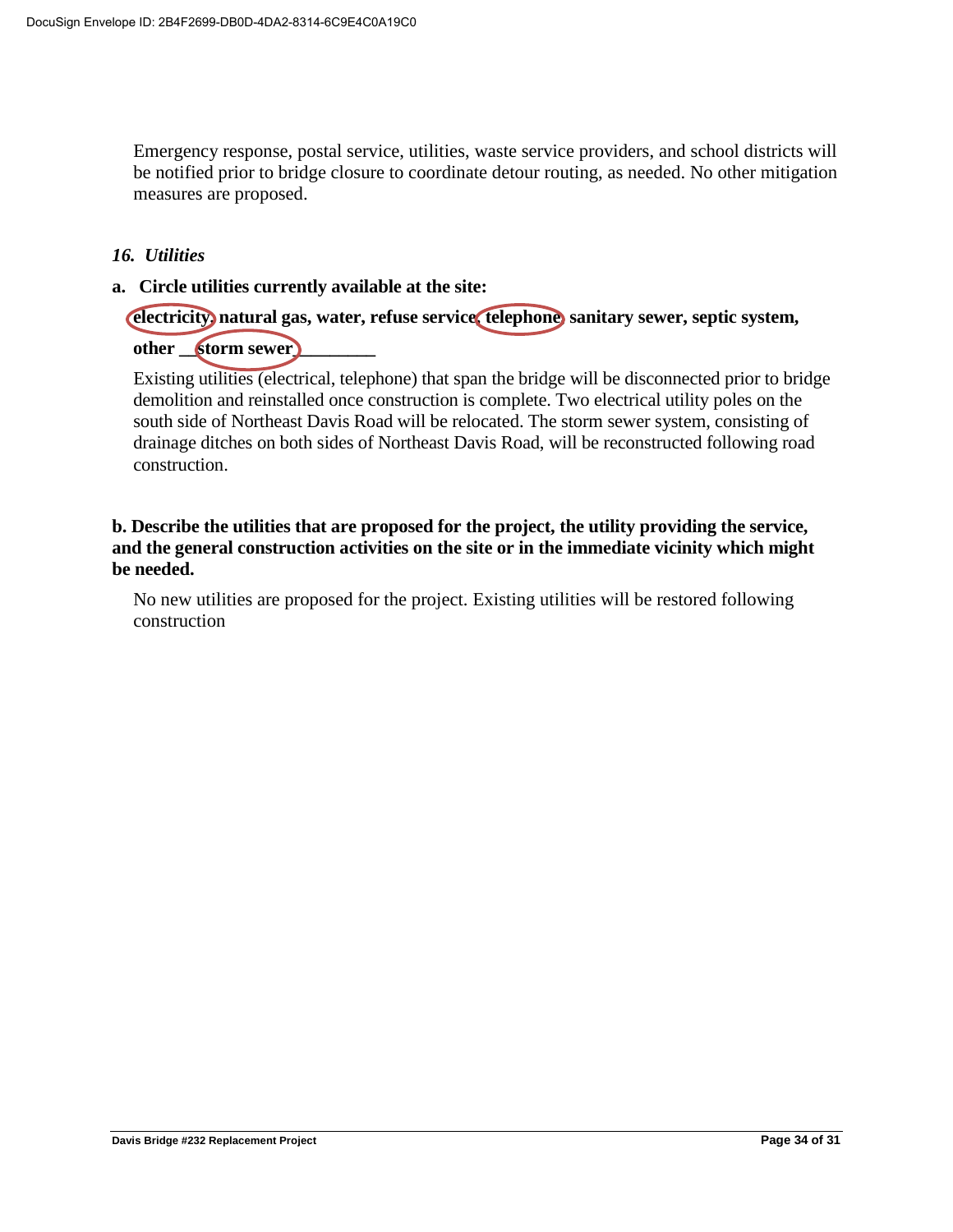#### **References**

- AECOM. 2020a. Habitat Evaluation Report. Davis Road Bridge Replacement Project. Prepared for Clark County. January.
- AECOM. 2020b. Wetland Delineation Report. Davis Road Bridge Replacement Project. Prepared for Clark County. March.
- AECOM. 2020c. No Effect Letter. Davis Road Bridge Replacement Project. Prepared for Clark County. April.
- AECOM. 2020d. Hydraulic and Geomorphic Basis of Design Memo. Davis Road Bridge Replacement Project. Prepared for Clark County. April.
- AECOM. 2020e. Cultural Resources Assessment Report. Davis Road Bridge Replacement Project. Prepared for Clark County. May.
- AECOM. 2020f. Bank Use Plan. Davis Road Bridge Replacement Project. Prepared for Clark County. April.
- AECOM. 2020g. Joint Aquatic Resources Permit Application. Prepared for Clark County. June.
- Clark County. 2015. Clark County Stormwater Manual. Available from: <https://www.clark.wa.gov/public-works/stormwater-code-and-manual>
- Lloyd-Jones, Jeff, Sara Davis, Jonathan Held, and Terry Ozbun. 2010. Cultural Resource Survey of the Northwest Pipeline GP Blue Bridge Pipeline Project. On file, Washington Department of Archaeology and Historic Preservation.
- Tuohy, Donald, and Alan Bryan. 1959. Southwestern Washington Archaeology: An Appraisal. Tebiwa 2:27-58.
- USFWS (U.S. Fish and Wildlife Service). 2019. IPaC Information, Planning, and Conservation System Initial Project Scoping Trust Resources List. Available from: http://ecos.fws.gov/ipac/. Accessed June 25, 2019.
- WDFW (Washington Department of Fish and Wildlife). 2019a. Priority Habitats and Species on the Web. Available from: http://apps.wdfw.wa.gov/phsontheweb/. Accessed October 28, 2019.
- WDFW. 2019b. SalmonScape. Available from: http://apps.wdfw.wa.gov/salmonscape/. Accessed November 25, 2019.